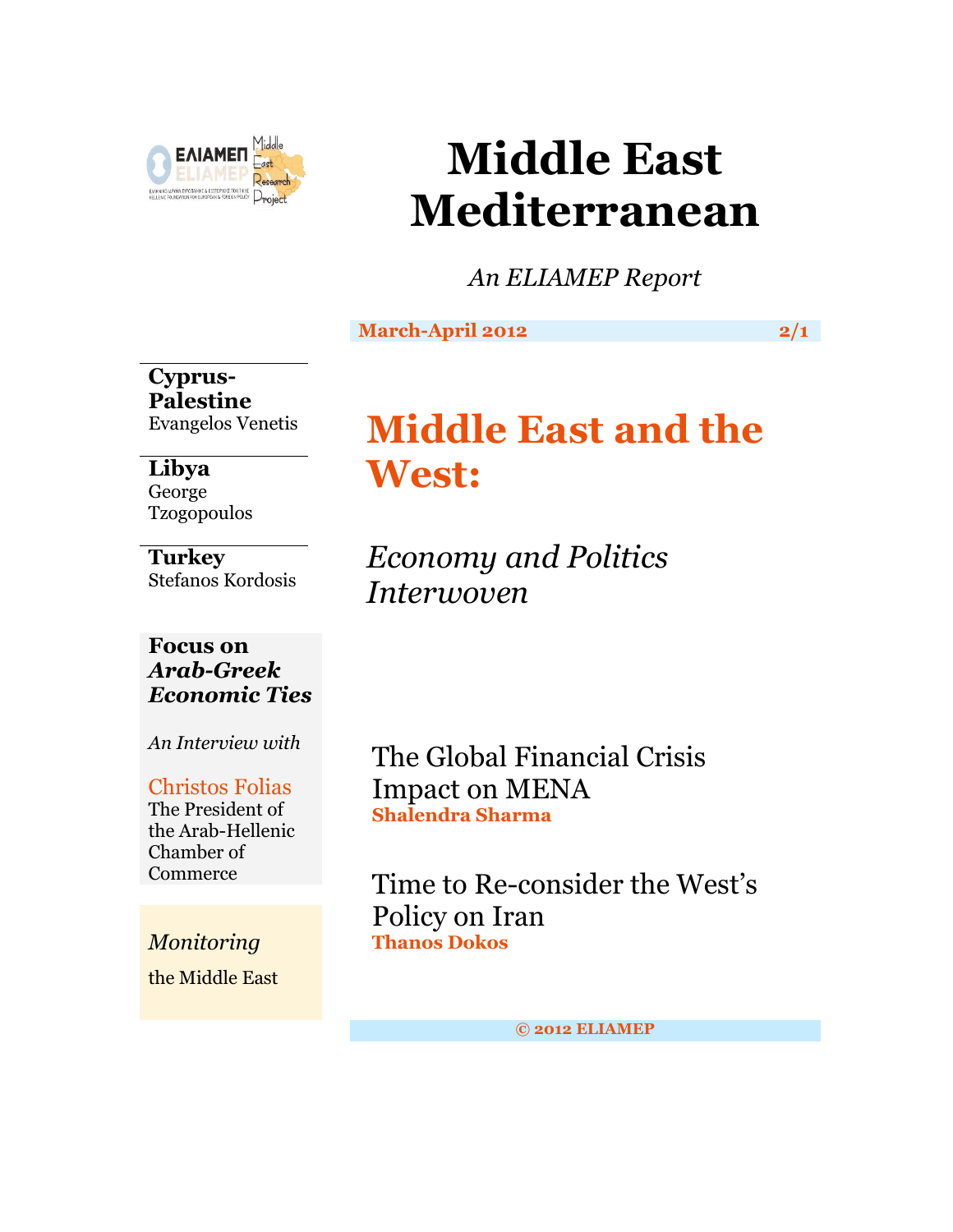# **Middle East Mediterranean**

### **Editorial Team** \_\_\_\_\_\_\_\_\_\_\_\_\_\_\_

Evangelos Venetis, *Editor in Chief, The Middle East Research Project, ELIAMEP*

> Evangelos Tembos, *Research Associate, ELIAMEP*

George Tzogopoulos, *Web Editor Bodossakis Post-Doctoral Fellow at ELIAMEP*

> Thanos Dokos, Senior Advisor*, Director-General, ELIAMEP*

## **Editorial Ofice** \_\_\_\_\_\_\_\_\_\_\_\_\_\_\_

Hellenic Foundation for European and foreign Policy - ELIAMEP *49, Vas. Sofias str., Athens, 10676, Greece T.: (+30) 210 7257110 Email: [mideast@eliamep.gr;](mailto:mideast@eliamep.gr) [venetis@eliamep.gr](mailto:venetis@eliamep.gr)*

**Middle East Mediterranean (MEM)** is an bimonthly report of the *ELIAMEP Middle East Research Project*, focusing largely on geopolitical and economic developments, debates as well as policies, affecting the future of the Middle East. Having a global outlook MEM hosts analyses, commentaries, interviews and news, conducting research in the fields of politics, economics and culture in the Middle East and adjacent areas, such as the Eastern Mediterranean.

NOTICE: The views expressed in the articles of the *Middle East Mediterranean* do not reflect the point of view of the Hellenic Institute for European and Foreign Policy and the Editorial Team.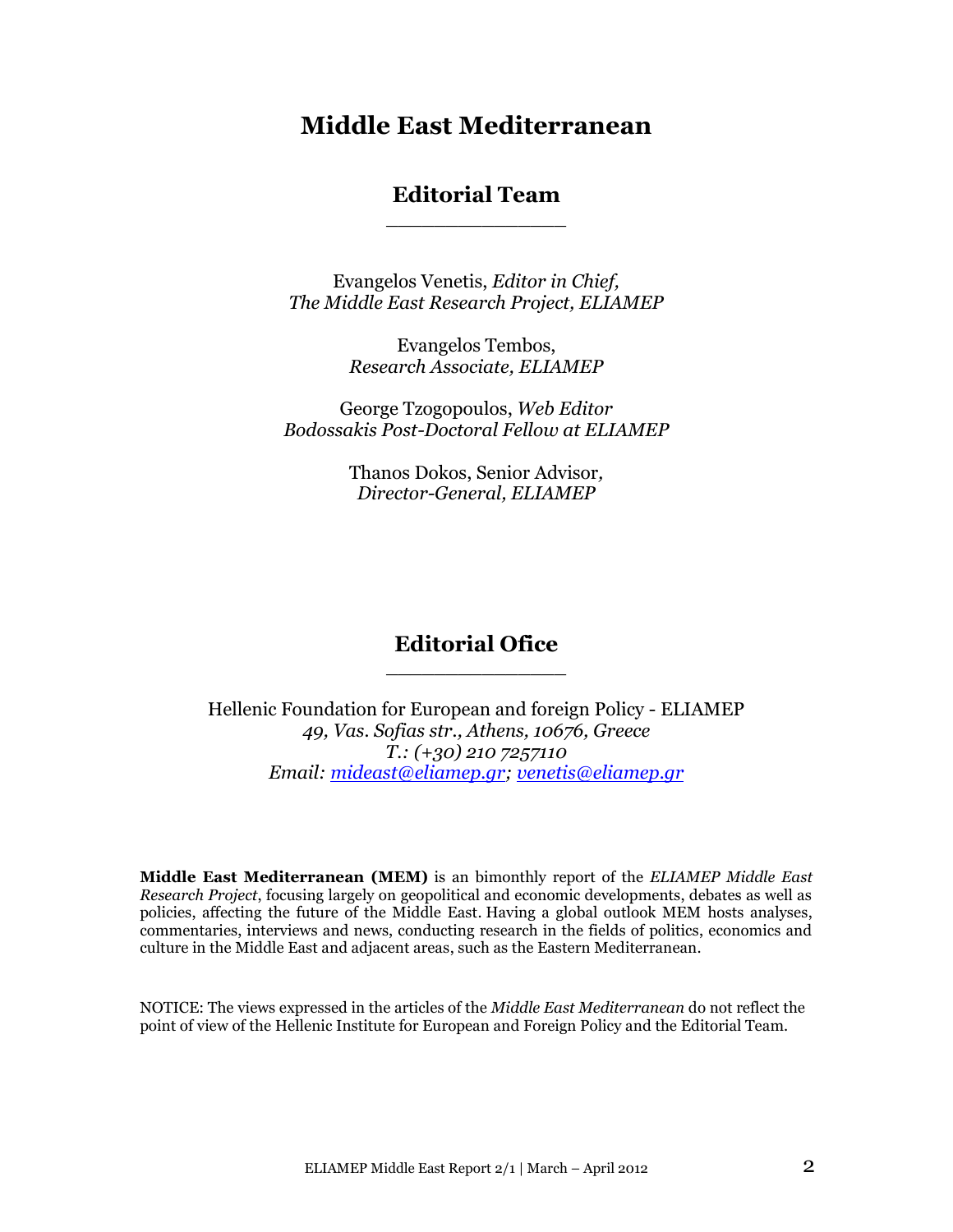### **CONTENTS**

# **Analyses**

#### **The Global Financial Crisis on MENA**

*Shalendra Sharma*

This article addresses the questions of why MENA was supposed to be immune to the US economic crisis contagion. The author highlights the cases of Egypt, Yemen and the UAE.

### **Time to Reconsider the West's Policy on Iran**

*Thanos Dokos*

The analysis highlights various aspects of the strategic issue of Iran's nuclear programme. The author suggests that the international community should adopt a more balanced approach to Iran and address Tehran's concerns. Also the West must be able to employ the "carrot and stick" policy to Iran more effectively.

### **Comments**

| Cyprus and Palestine in a new geopolitical context<br>Evangelos Venetis                                                                                                                           | 10 |
|---------------------------------------------------------------------------------------------------------------------------------------------------------------------------------------------------|----|
| This note unfolds the impact that the Greek-Israeli and Turkish-Arab relations have on<br>Cyprus and Palestine.                                                                                   |    |
| Greece, China and the Libyan Crisis<br>George Tzogopoulos                                                                                                                                         | 12 |
| The author encourages the Greek foreign ministry to increase various low-cost activities in<br>the North Africa and the Middle East in order to boost its geopolitical presence in the<br>region. |    |
| Pan-Turkism and Islam: Compatible in Practice<br>Stefanos Kordosis                                                                                                                                | 14 |
| According to historical and ethnographical research, it is suggested in this note that the<br>concepts of Islam and Turkis nationalism can be compatible in practice.                             |    |
| <b>Focus on Arab-Greek Economic Ties</b><br>Highlighting Arab-Greek economic ties. An interview with Christos Folias, the President<br>of the Arab-Greek Chamber of Commerce.                     | 16 |
| <b>Monitoring the Middle East</b><br>A selection of news and comments on major developments in the region.                                                                                        | 21 |

**4**

**7**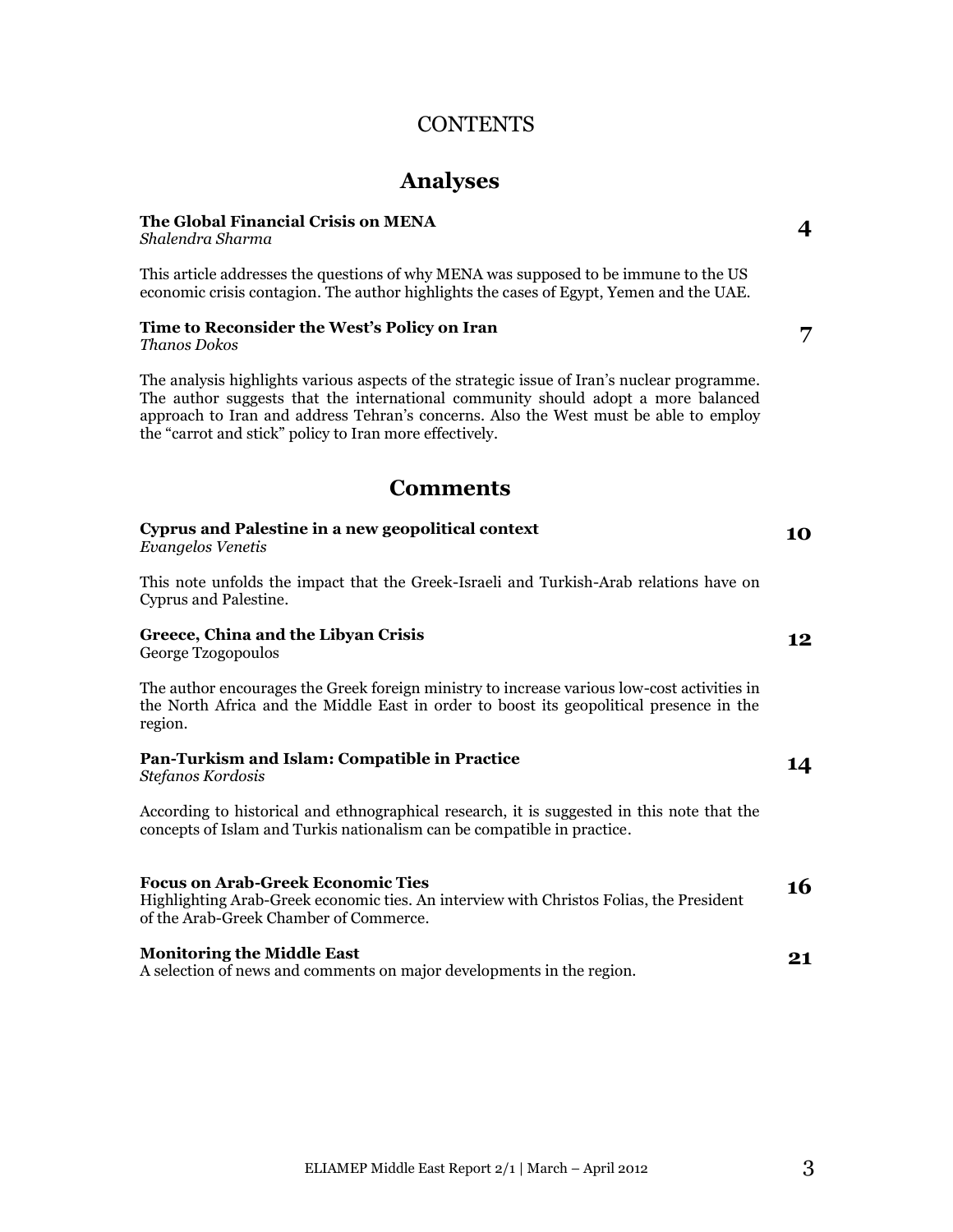

# *Analyses*

# The Global Financial Crisis on MENA

*Shalendra D. Sharma Professor, University of San Francisco*

*This article addresses the questions of why MENA was supposed to be immune to the US economic crisis contagion. The author highlights the cases of Egypt, Yemen and the UAE.*

Initially, it was assumed that the contagion from the US triggered financial crisis would not spread to MENA (Middle East and North Africa) -- an economically diverse region that includes both the oil-rich economies in the Gulf and the resource-poor (in relation to population), such as Egypt, Morocco, Syria and Yemen, would either escape or successfully weather the worst of the crisis. But this proved to be false. Why was MENA assumed to be immune, and how did the crisis impact this diverse region. This brief note addresses this question.

The reasons for MENA's supposed immunity to the crisis varied. The prosperous oil-rich Gulf Cooperation Council (GCC) states who together control 45 percent of the world's oil reserves and 18 percent of the natural gas reserves and are awash with cash from the

skyrocketing oil prices invested in their well-endowed "sovereign wealth funds," seemed wellsheltered, if not invulnerable, to the fast-spreading subprime-induced crisis. On the other hand, for the hydrocarbon-poor MENA countries, their economic backwardness and relative isolation from the global financial and capital markets (minus the oil industry, the Arab world accounts for only 2.5 percent of world economic growth), was seen as their saving grace -- a shield against the vagaries of global financial turmoil. However, both these predictions have proven to be false. Real GDP growth declined across the region. Why?

The current crisis has unambiguously and painfully underscored that in today's globalized and interconnected world no nation is an island. In the MENA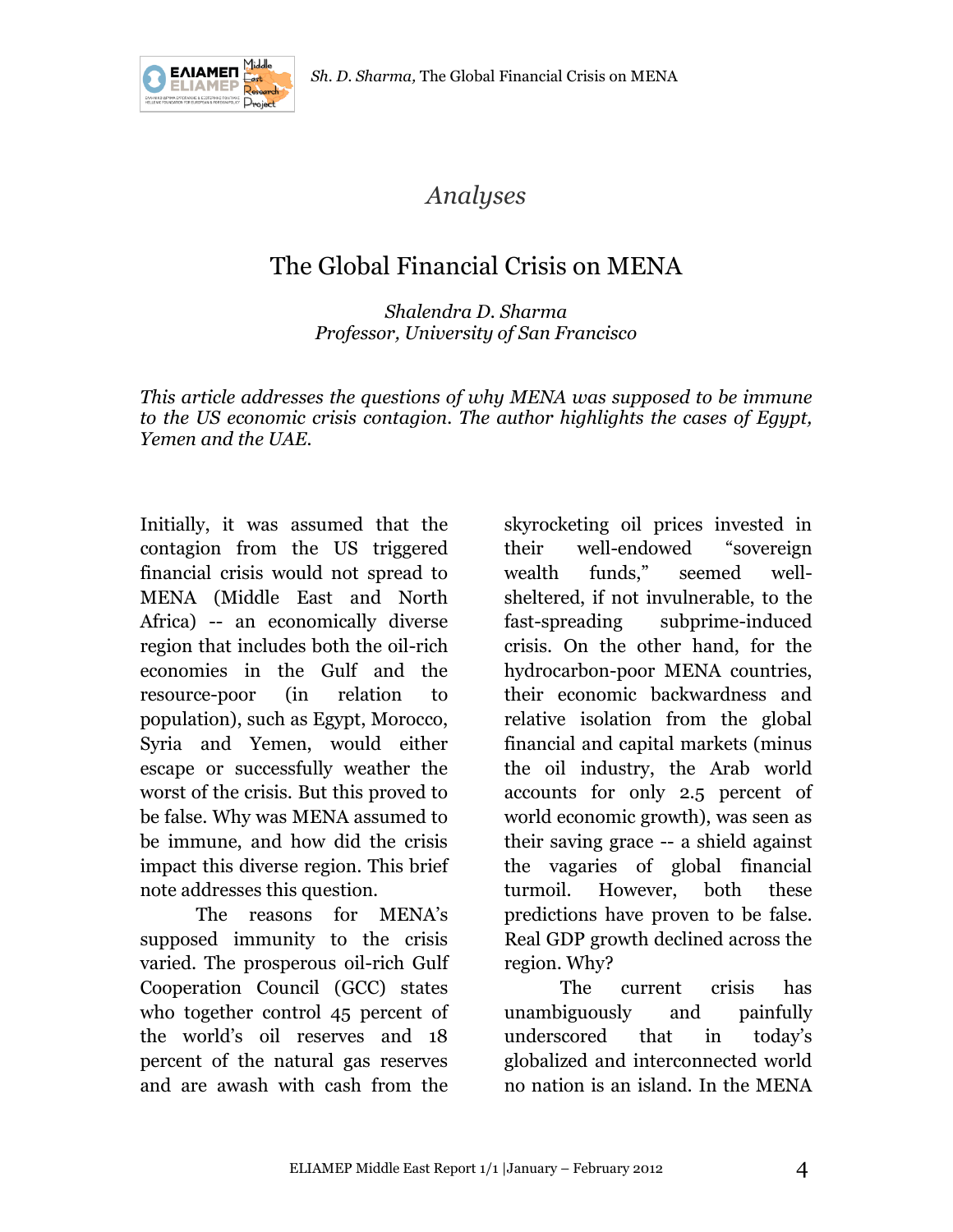

countries, after an initial period of calm and seeming resilience, the economic turbulence reached both the oil-rich and oil-poor economies – albeit, the forces behind the contagion and the impact have been varied and uneven across the region. The following cases of Egypt, Yemen and the UAE illustrates.

The Egyptian economy has been impacted via a number of broad transmission channels discussed earlier such as global deleveraging and drop in export revenues, as well as country specific ones such the contraction in the tourism industry and sharp reduction in Suez Canal tolls and remittances from expatriate workers. The sharp decline in export volumes to the Euro Area, East Asia and the United States has hit Egypt hard. Similarly, tourism which is the country's major foreign exchange earner (bringing in some \$11 billion dollars in 2007), and contributing 8.5 percent of Egypt's GDP has experienced a significant decline since mid-2008. According to the Egyptian Ministry of Economic Development, "each tourist dollar spent ultimately generates \$4 or \$5 in income" – showing a strong correlation between incomes and tourism. Similarly in fiscal 2007- 2008 (end-of June 2008), remittances from Egyptian expatriate workers (the vast majority work in the oil-rich Gulf countries) send about \$8.56 billion to the home country. However, the economic

crisis has forced a major retrenchment with massive layoffs of emigrant workers. In fact, thousands of workers from Egypt, Yemen, and the West Bank and Gaza (among other countries) have already retuned "home" from the Gulf – adding to the ranks of the unemployed. However, rising unemployment is not only a huge challenge for Egypt, but all MENA countries as they are characterized by large and rapidly growing working populations because of a demographic bulge in the 16-24 year range.

Exacerbating Egypt woes has been the loss of revenue from the Suez Canal. Despite concerns about pirates off the Somali coast, the waterway earned a record \$5.2 billion in 2007. However, the shrinkage in global trade and the resultant drop in the numbers of ships using the canal have led to a sharp drop in toll revenue – which stood at \$301.8 million in February 2009 - a 25 percent decline compared to the \$408 million in January 2008. Moreover, plunging exports of manufactured goods to the United States and the European Union (EU), and food exports to the EU and the MENA region have exacerbated the problem of falling revenues and growing unemployment. Overall, the country's real GDP growth fell by 2 percentage points in 2008/09 and the IMF projects a further decline to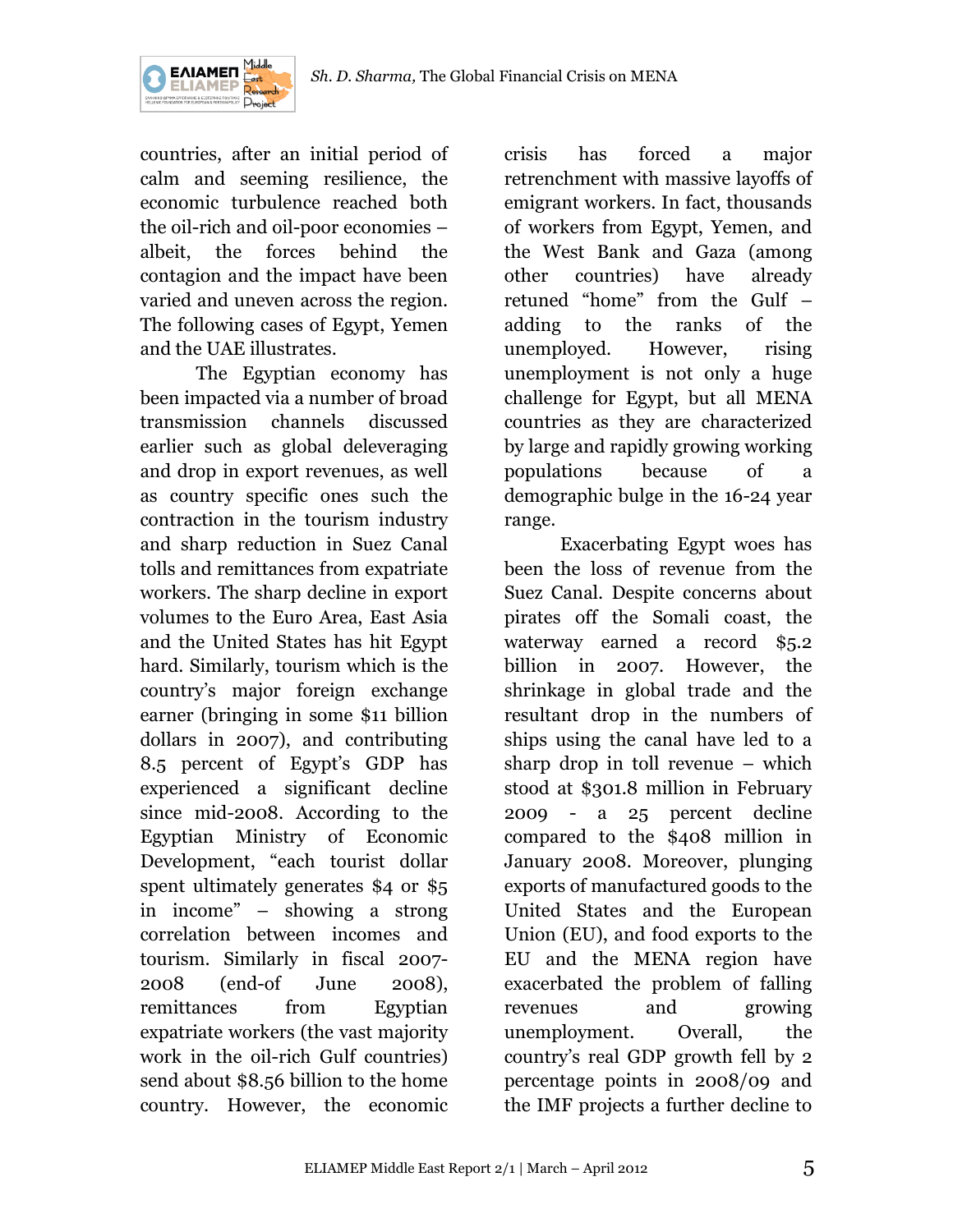

about  $4\frac{1}{2}$  to 5 percent in 2009-10. In mid-2008, Egypt experienced an abrupt reversal of portfolio flows as foreign investors pulled-out of the equity and government bond markets.

Yemen is highly vulnerable to commodity shocks as it is an importer of food and inputs, and depends heavily on remittances from workers in the Gulf, and FDI in the form of official aid. In fact, the case of Yemen confirms the empirical evidence that aid is procyclical with donor incomes. Moreover, domestic financial institutions have limited deposits and liquidity. Therefore, unlike its resource-rich neighbors, Yemen does not have the wherewithal to meet revenue shortfalls. This means that Yemen has been unable to put in place a vigorous fiscal stimulus to respond to the economic downturn. As a result, the crisis has hit Yemen particularly hard. Already, the loss of revenue from returning workers have placed great pressures on government expenditures, as have declines in donor assistance and tighter external financing conditions. This has translated into ballooning fiscal deficits, pressures on the balance of payments and overall worsening of the country's budgetary position. If unemployment and poverty levels continue to increase, it could have adverse implications for social and political stability.

In the oil-producing countries where export of hydrocarbons is the single most important determinant of economic success, the rather abrupt drop in oil prices (from \$147 per barrel in July 2008 to \$38.60 per barrel in December 2008), was an ominous sign. In addition, several sovereign wealth funds in the Gulf region have suffered heavy losses on equity investments following the sharp slide in stock markets in 2008. It is believed that the Abu Dhabi Investment Authority (ADIA) has lost an estimated \$125 billion in 2008 after the credit crisis sharply cut asset prices. It is estimated that the SWFs and foreign-currency funds of the Gulf Cooperation Council has lost about 27 percent of their assets -- or \$350 billion in 2008 alone.

Compounding this was the Emirates (especially Dubai's) real estate sector's potential exposure to global markets. UAE banks and financial institutions in partnership with foreign subsidiaries had engaged in rampant speculative lending in real estate. Indeed, over the past decade, the UAE via its quasi-government companies (including, Nakheel, Emaar and Dubai Properties), invested billions in its property sector in an effort to diversify its economy and reduce dependence on the oil industry. However, the collapse of real estate undermined the UAE's economies.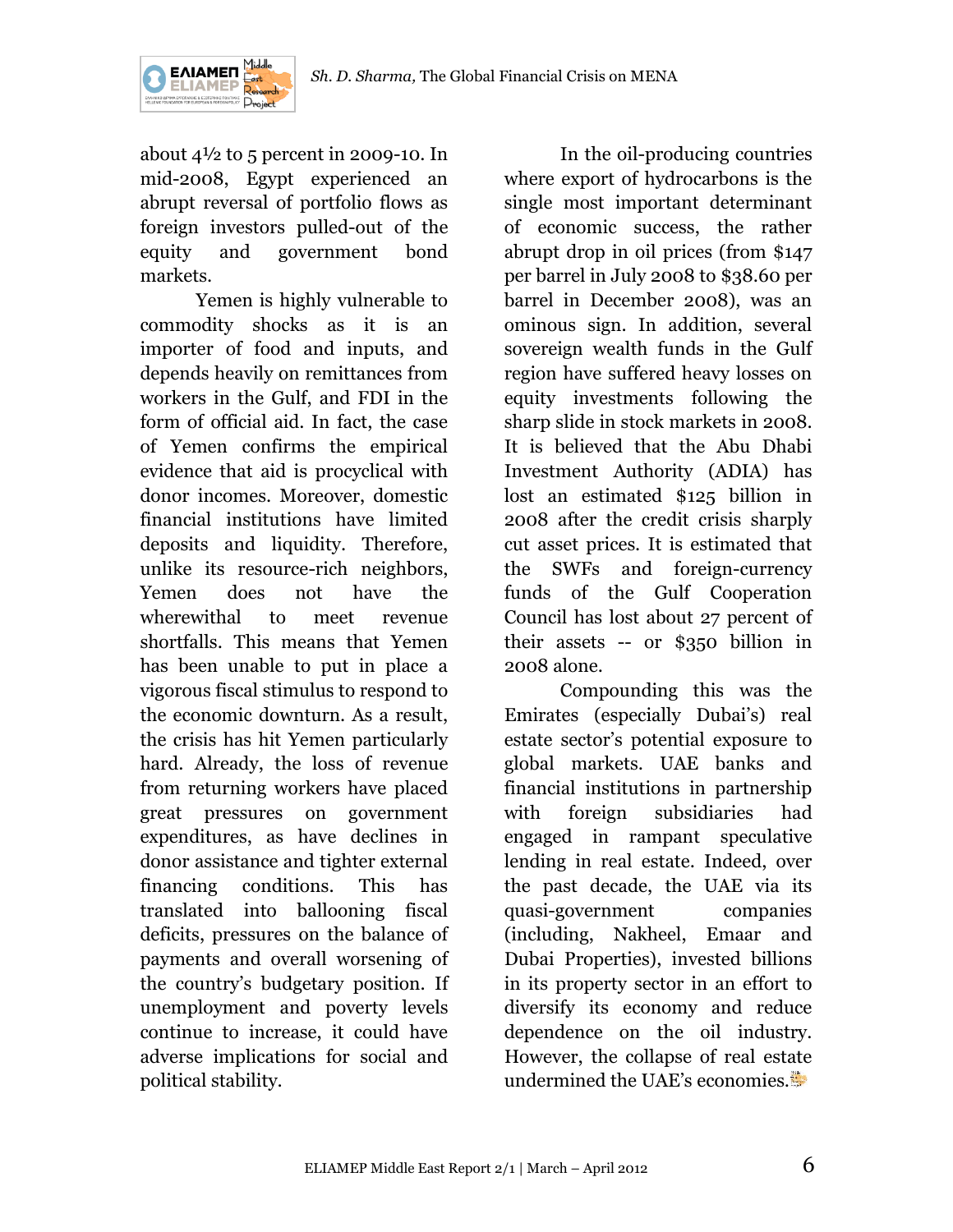

# Time to Reconsider the West's Policy on Iran

*Thanos Dokos, Ph.d Director-General, Hellenic Foundation for European & Foreign Policy (ELIAMEP)*

*The analysis highlights various aspects of the strategic issue of Iran's nuclear programme. The author suggests that the international community should adopt a more balanced approach to Iran and address Tehran's concerns. Also the West must be able to employ the "carrot and stick" policy to Iran more effectively.*

Dealing with Iran's nuclear programme is undoubtedly the most critical strategic question in the proliferation field and a very important issue on today's international security agenda**.** The regional security problem is not limited to the nuclear issue, but this is perceived by Western countries, and probably by some of Iran's neighbours, as being the most pressing security concern.

Even if one disagrees with the more dire predictions about the impact of Iran's acquisition of a nuclear weapons capability for regional and international security, scenarios range between bad and worse and there is an urgent need to resolve the issue. However, there appears to be very limited scope for progress in negotiations about the 'nuclear file" and we are slowly sliding towards a military conflict with potentially disastrous consequences.

Is there a way out of this impasse? If one accepts that the nuclear issue is very important but not the only or the central issue in the relationship between Iran and the West, then the objective should be the overall improvement of relations, with resolution of the nuclear issue being one of the results of the rapprochement, not a precondition. Military action must be viewed as a component of a comprehensive strategy rather than a stand-alone option for dealing with Iran's nuclear programme. Furthermore, sanctions should continue to be used as a tool of pressure against Iran, albeit not as the central element of the West's strategy. The critical element should be engagement.

Christoph Bertram and several other scholars have been arguing that a nuclear issue-focused strategy and the 'demonization' of Iran have inflated the value of these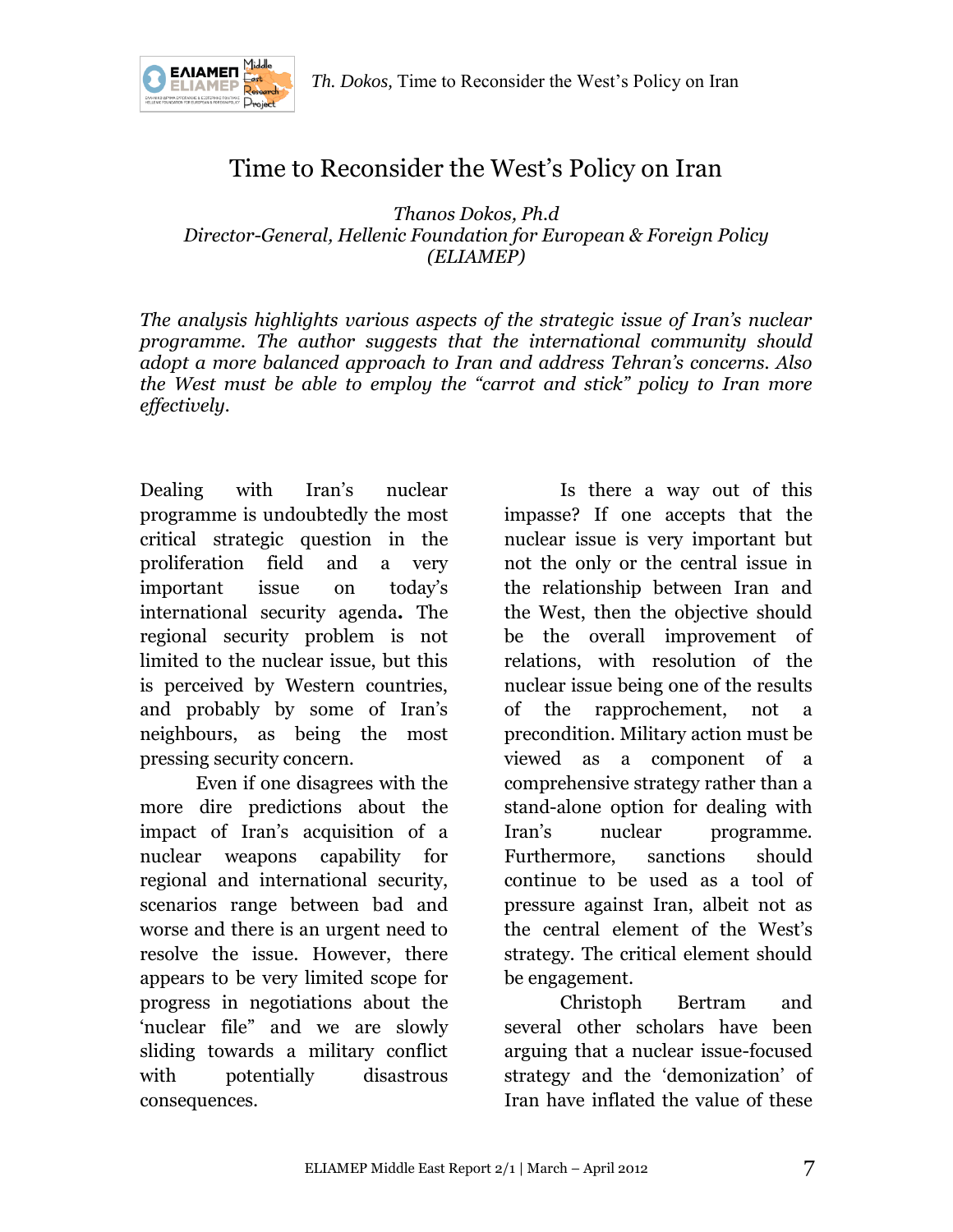

capabilities, and strengthened the hardliners. The West, it is argued, should ''return to a sense of proportion'' and ''re-enlarge the zoom'' of its relations with Iran, which is too important for the West to be reduced to the nuclear issue. Other issues and problems in relations with Tehran should come into the equation in a 'grand strategic bargain' to resolve all outstanding questions. A key question, therefore, is ''what are the topics that should be discussed''? What are Iran's priorities and expected gains from such comprehensive negotiations with the U.S. and Europe?

ΕΛΙΑΜΕΠ

Iran does not want to be seen as a pariah state and be diplomatically and economically isolated. It is also argued that in order to solidify recent strategic gains, Iran needs to reach some accommodation with the U.S., as well as its Arab neighbours. Therefore, key issues on the Iranian agenda would probably include the re-establishment of diplomatic links, which would offer much-sought legitimacy to the regime, and normalization of relations with the U.S. and the EU, acknowledgement of Iran's regional role (although this would almost certainly cause strong reaction from Arab Sunni states, especially Saudi Arabia and should not be done at the expense of other countries), some type of guarantees for regime survival, and access to

Western (mainly European) sources of investment.

The willingness of the West to engage Iran into diplomatic talks across the board, without any preconditions, should be expressed. Common interests and opportunities should clearly be presented. The emphasis should on possible gains for all sides involved. At the same time, a number of 'red lines' should be clearly defined (admittedly, not an easy exercise) and presented to the other side, as well as the possible costs of the continued confrontation, including the cost of missed opportunities.

Of course, even if Western governments are willing to engage into such a unilateral diplomatic exercise, it will not to be easy to sustain the process in the absence a positive Iranian reaction, which may not be immediately forthcoming as Iran's domestic political scene is extremely complex, and actors have multiple agendas. Several centres of power are involved in the design and execution of Iranian foreign and military policy, whereas consensual style and the opaque nature of the decision-making process complicate the situation even further. And time will also be a critical factor.

On the nuclear issue, one should explore the merits of the idea put forward by Gareth Evans who proposed the abandonment of the 'zero enrichment' goal in favour of a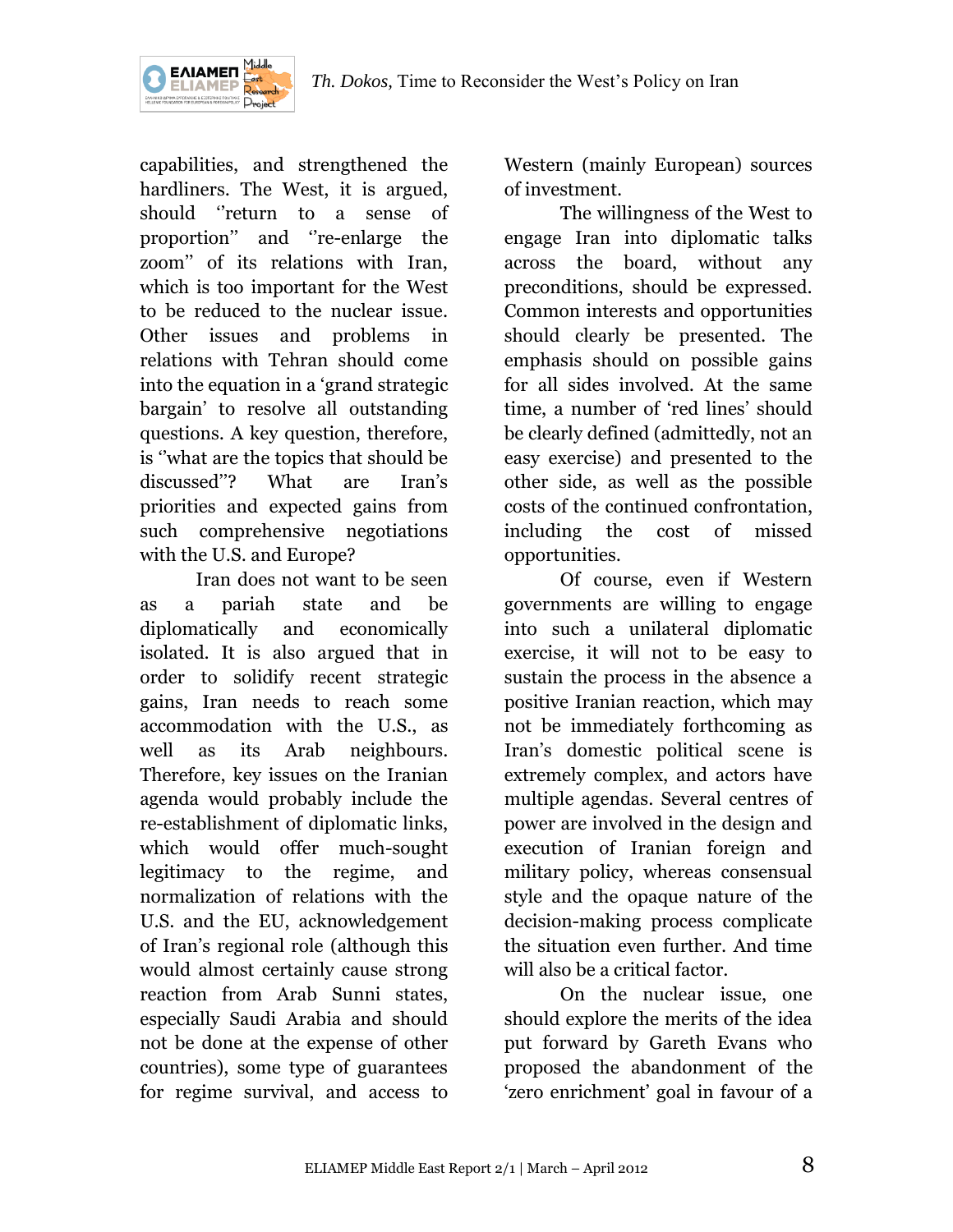

ΕΛΙΑΜΕΠ

'delayed limited enrichment', with the wider international community explicitly accepting that Iran can enrich uranium domestically for peaceful nuclear energy purposes. In return, Iran would agree to phasing in that enrichment programme over an extended period of years, with major limitations on its initial size and scope, and a highly intrusive inspections regime (the proposal for the creation of a regional/multinational enrichment centre should be re-introduced). Thus, the Iranian regime would be able both to claim to its domestic audience that it did not wield to U.S. pressure, and appear internationally as a responsible power.

Beyond resolving the nuclear impasse, there is a need to address the regional security vacuum and create a new comprehensive regional security system in the Gulf region. A number of confidence-building measures could be discussed such as:

- a regional security forum, with annual meetings for heads of states, foreign, defence, finance and interior ministers;
- prior notification of and exchange of observers in exercises;
- joint exercises and arrangements for disaster relief in the case of natural and man-made disasters;
- Confidence-Building Measures (CBMs) for the prevention of incidents between naval and air forces respectively;
- joint Search and Rescue (SAR) arrangements;

cooperation regarding trafficking, drug-trade, and border security issues.

Europe's experience with similar arrangements, although in a quite different context, could be useful in the early phases of discussions for a regional security system. In this context, it has also been suggested that, as there are strong local and regional dynamics, Gulf states should begin to take ownership of the regional security process and put forward local initiatives.

The international community's negotiating strategy should consist of a skilful synthesis of readiness to accommodate Iran's legitimate concerns and integrate that important country into an inclusive regional security system, accompanied by concrete incentives, together with reasonable timetables and a clear understanding of the possible consequences for Tehran if it continues its spoiling actions in the Gulf region and the wider Middle East.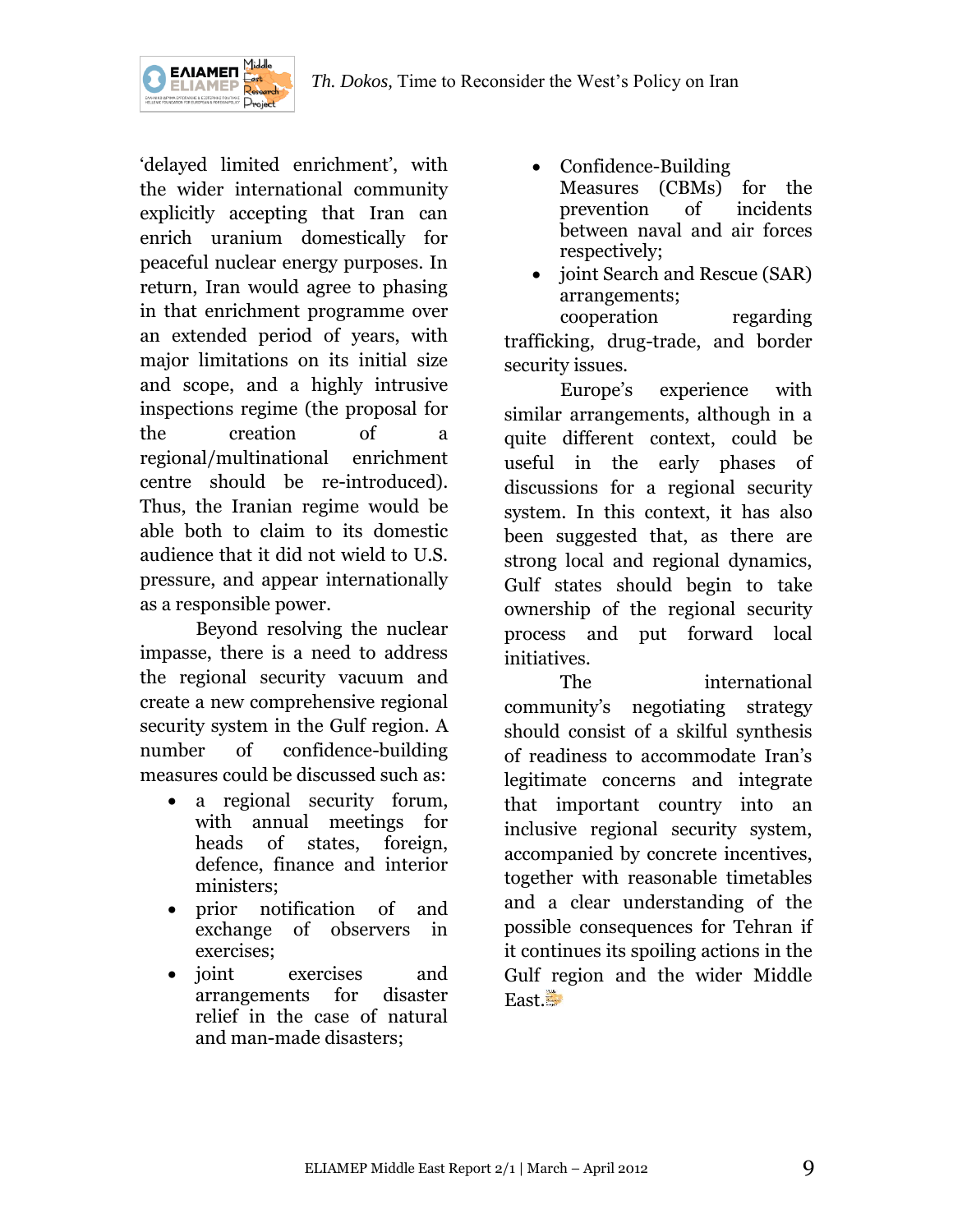

# *Comments*

# Cyprus and Palestine in a New Geopolitical Context

Evangelos Venetis *The Middle East Research Project, ELIAMEP*

*The main argument of this commentary is that Greece must be involved further in developments regarding Palestine in order to balance Turkish efforts to win hearts and minds in the Arab world regarding Cyprus.*

In the last three years the formation of new alliances in the Eastern Mediterranean following the disruption of Turkish-Israeli strategic ties was a turning point as far as Greek strategic planning in the Middle East is concerned. In a region where Athens was never particularly active, the call of Tel Aviv for the development of cooperation with Athens and Nicosia was a major geopolitical development through which Israel has engaged Greece indirectly in the geopolitical game of the Middle East, that of Arab-Israeli conflict. So far, at a time of Greek financial failure, Athens has cautiously promoted Greek-Israeli cooperation in energy and military terms. Yet Athens and Nicosia have not paid enough attention to the impact that their cooperation with Israel has on the Arabs and how this impact can be related to the Arab view of the Cyprus issue.

In this process Turkey has been active in promoting the recognition of the pseudo-state of the occupied northern part of Cyprus in the Organisation of Islamic Cooperation (April 8, 2012), particularly amongst the Arab states in the Eastern Mediterranean; this is an important diplomatic development for the Cyprus issue. The fact that Turkey enjoys a high economic profile in the region and Ankara is quite active in supporting the Palestinians at a certain degree brings Turkey to an advantageous position in order to give momentum to Turkish policy on Cyprus amongst Arabs.

On its part, Greece must develop a communication plan to inform Arab states of the Mediterranean and in general about the context and level of cooperation with Israel and to have a clear stance regarding developments in the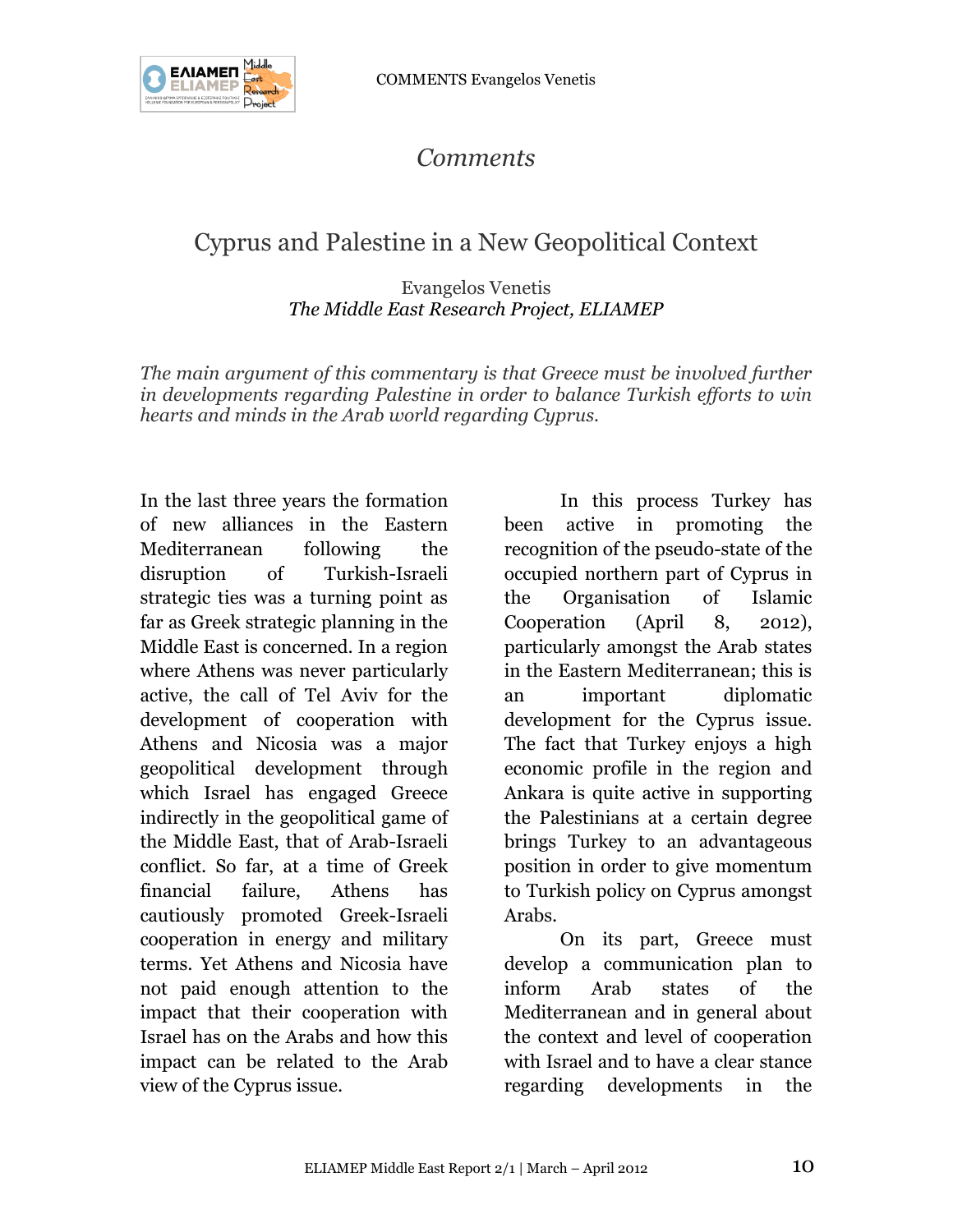

Palestinian issue. Athens's role is quite delicate due to the fact that Athens must maintain a special relationship with Israel and on the other not to lose the diplomatic momentum in the case of Cyprus in connection with the Arab world.

Yet, the challenge for Athens in this process is not only to stabilize the relationship with Israel but mainly to thaw Greek-Arab relations in the Eastern Mediterranean. A

precondition for the strengthening of Greek-Arab ties is the balanced engagement of Athens in the Arab-Israeli dispute in order to secure Athens's role as a stabilizing power in the region and to maintain past diplomatic gains amongst the Arabs with regard to Cyprus. Let's make it clear; as long as Greek-Israeli ties become stronger, Athens cannot remain indifferent to developments in Palestine and the Arab world.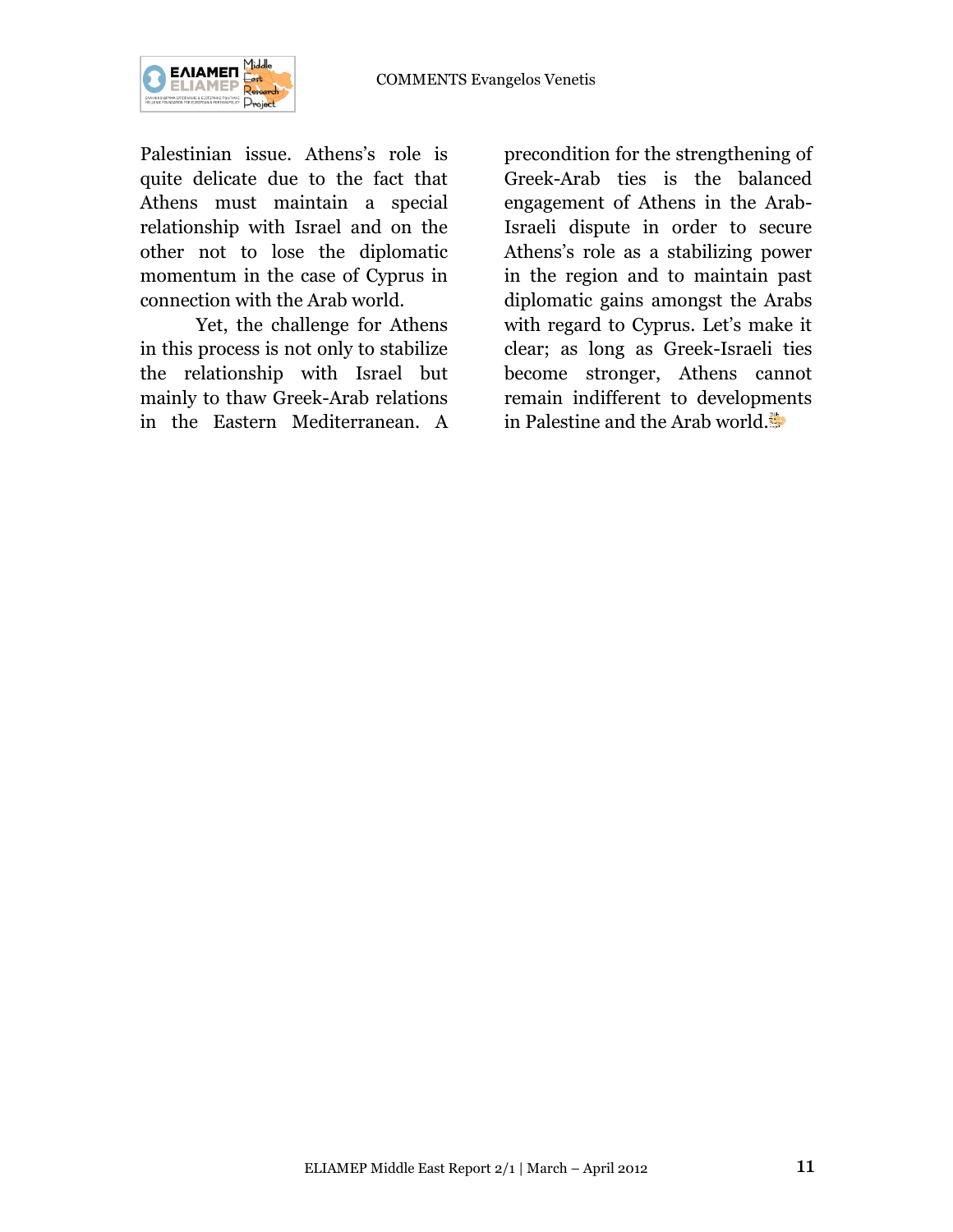COMMENTS George Tzogopoulos



# Greece, China and the Libyan Crisis

### George Tzogopoulos, PhD Bodossaki Post-doctoral Fellow*,* ELIAMEP

*By highlighting the constructive role of Greece in regard to the evacuation 13.000 Chinese citizens from civil war-torn Libya to Crete last year, the author encourages the Greek foreign ministry to increase various low-cost activities in the North Africa and the Middle East in order to boost its geopolitical presence in the region.*

The traditional European orientation of Greek foreign policy does not entail the Hellenic Republic has avoided to strengthen its bilateral relations with other countries. The case of China constitutes a significant example. It was in November 1979 when Constantinos Karamanlis visited Beijing - the first official visit of a Greek prime minister in the capital of China - and crucially contributed to the beginning of a new era in the relationship of the two countries. Similar expectations would be only cultivated approximately three decades later, during the administration of Costas Karamanlis as well as that of George Papandreou.

Co-operation between Greece and China has been recently expanded on various areas and issues. Shipping and investments such as the concession of Piraeus port pier II to COSCO, naturally, take the lion's

share. Nevertheless, there are additional occasions confirming the spirit of solidarity. During the Libyan crisis, for instance, the Hellenic Republic played a catalytic role in helping with the removal of Chinese nationals. In particular, Greek vessels undertook voyages from Bengazi and Misurata to Crete where the evacuees could board special flights and travel back to their country. Approximately 13.000 Chinese people flew home that way.

Ambassador of China to Greece at that time, Luo Linquan, publicly appreciated Greece's mobilization during the humanitarian crisis stemming from instability in Libya. He also said that this co-operation would certainly enhance bilateral ties. The role of Greek government was not only limited to the quick transportation of Chinese people to Crete but also their short stay on this island. Local authorities were ready to offer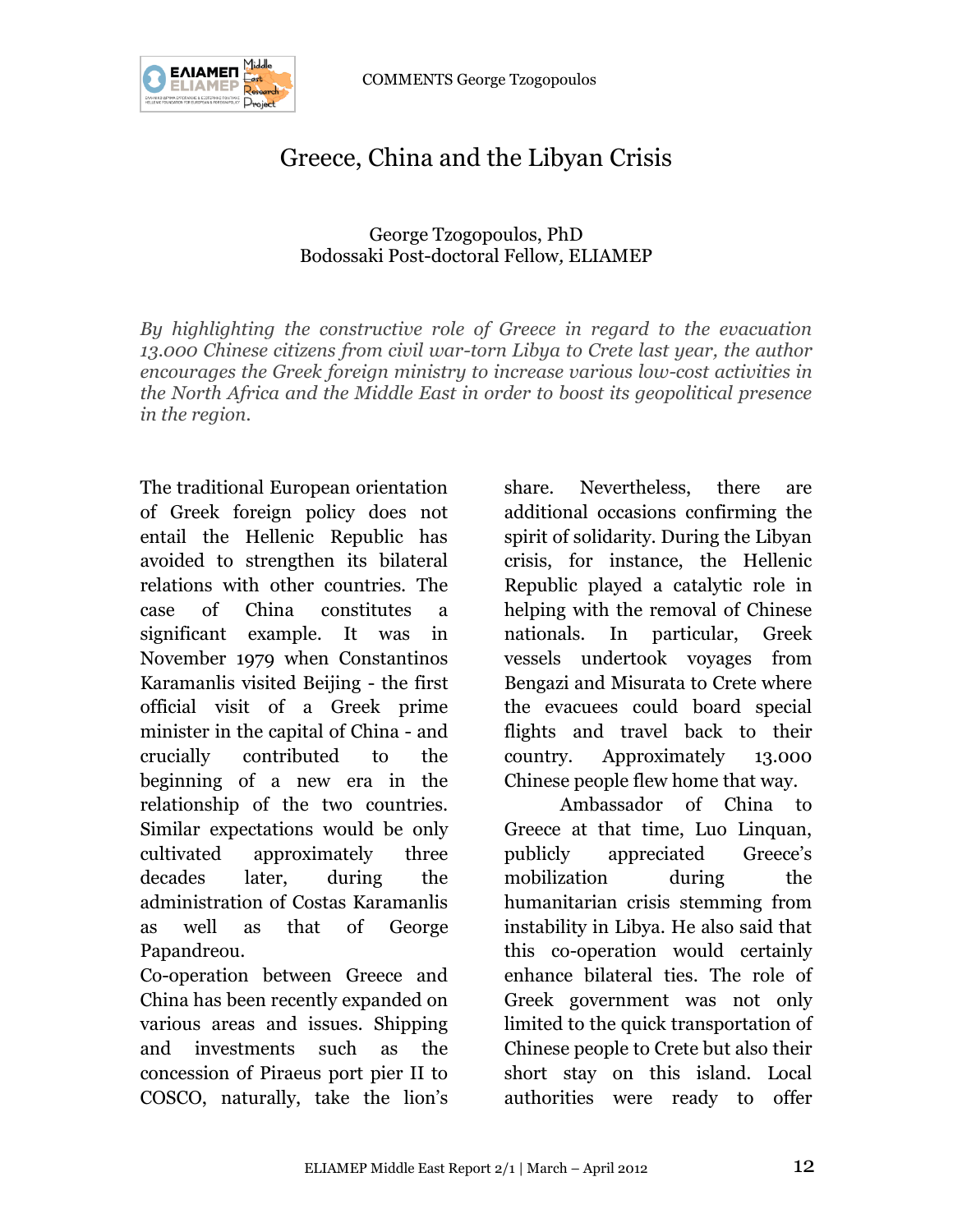

accommodation to evacuees. As *China Daily* reported, although hotels had been scheduled to open in April 2011 in Crete, twenty of them were use because of the emergency situation. Chinese people were warmly welcomed and enjoyed values of Greek hospitality. In parallel, bureaucracy concerning customs procedures was overcome facilitating their stay and transportation.

The assistance provided by the Greek to the Chinese government during the Libyan crisis can be placed within the framework of a humanitarian operation. Its significance, however, is broader and goes even beyond the improvement of the bilateral relationship of the two countries. Although a small state like the Hellenic Republic can hardly influence developments at the international arena, it can still invest

in creative diplomacy and have its voice heard at the world stage. Greece's geographical location in the Mediterranean Basin and specifically its proximity to North Africa and the Middle East provide a useful basis for initiatives as the one Athens undertook helping Chinese evacuees.

In spite of the economic crisis, which certainly affects the quality of foreign policy, there is still margin for additional, relatively low-cost activities. As instability dominates the North Africa and Middle East region, similar opportunities might arise in the near future. The Hellenic Republic will certainly benefit by improving its international profile a few months after its official default. In the final account, it can only gain from its increased co-operation with other states, and especially with an emerging superpower such as China.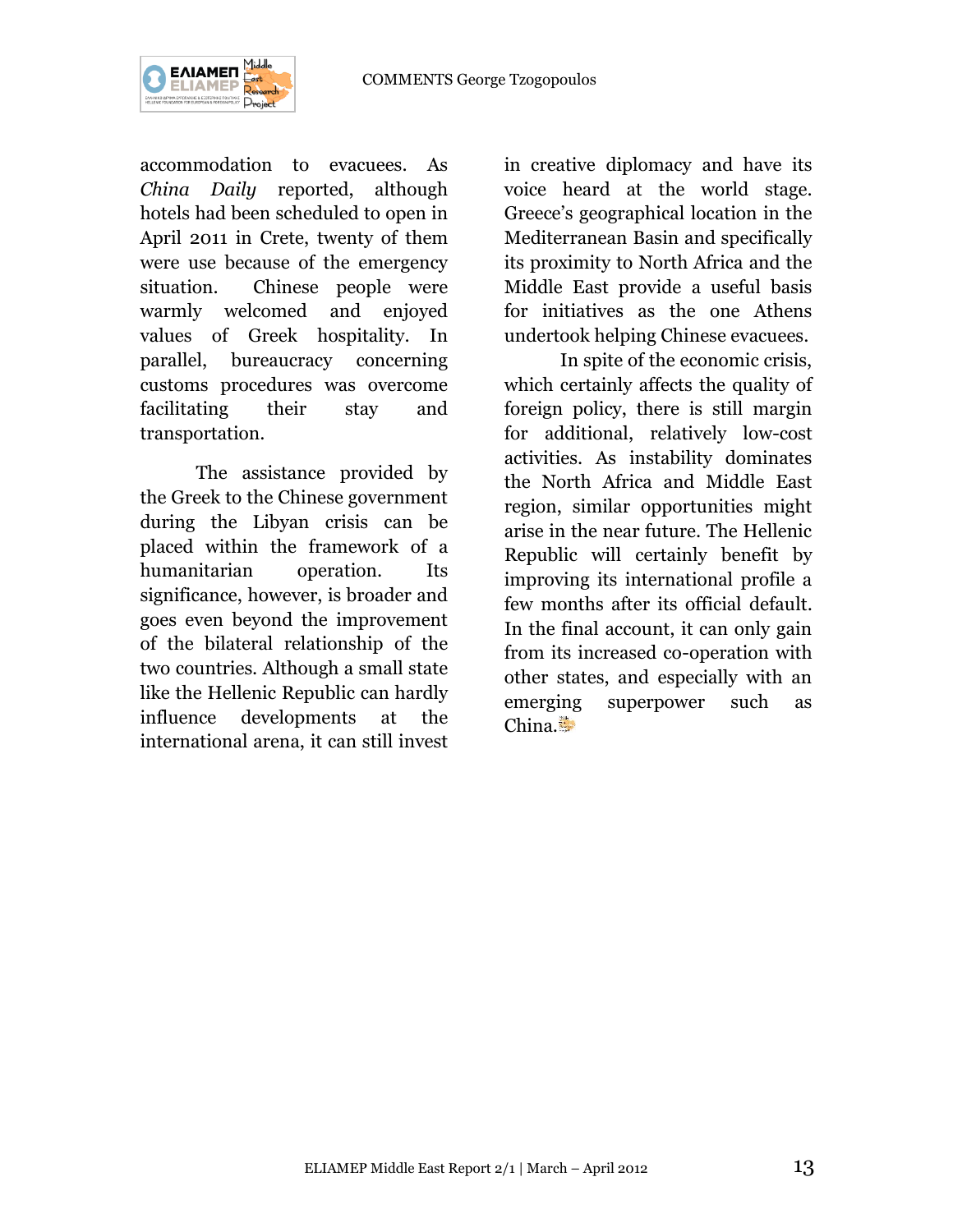



# Pan-Turkism and Islam: Compatible in Practice

### Stefanos Kordosis, PhD *University of the Aegean*

*According to historical and ethnographical evidence, it is suggested in this note that the concepts of Islam and Turkish nationalism are compatible.*

Pan-Turkism is a romantic national political ideology developed during the 19th century in the Austro-Hungarian Empire, in a dialectical opposition to ideologies, such as Pan Slavism or Pan-Germanism. Today it is considered as a radical expression of Turkish nationalism and as incompatible with the modern Islamic movement in Turkish politics.

The Pan-Turkist perspective of history stipulates that all Turkic nations were united in the past, forming the khanate of the Turks (c. 552-744 AD). This provides the legitimacy of the political aim of the ideology, which is the political alignment of the modern Turkic nation-states and ethnicities.

However, historical and ethnographical research has revealed that nomadic empires (including the khanate of the Turks) lacked political unity. This was the result of their political organization which was structured on independent, although confederate, hordes (known as kaghanliks), for which the notion of politics was based on blood relations/kinship (either real or fictitious).

Pan Turkist historiography is based on modern theories about nations as political phenomena, where language (mainly) is the spiritual bond between humans that provides the foundation for the creation of a state, while remaining silent over the political pluralism of the Turkic hordes in the middle ages. Pan Turkism is based on the fact that the early Muslim (Arab or Persian) authors describe the nomadic nations, in general, as "Turks", making no discriminations on the usage of the ethnonym.

In fact, the Arabs in the first centuries of their presence in Central Asia  $(7<sup>th</sup> -9<sup>th</sup>$  cen.) used the ethnonym "Turks" as a general description of the nomadic nations. Most of these nations were confederates, forming the khanate of the Turks, although they kept their political autonomy in parallel. At that time they were the most formidable enemy of the Caliphate as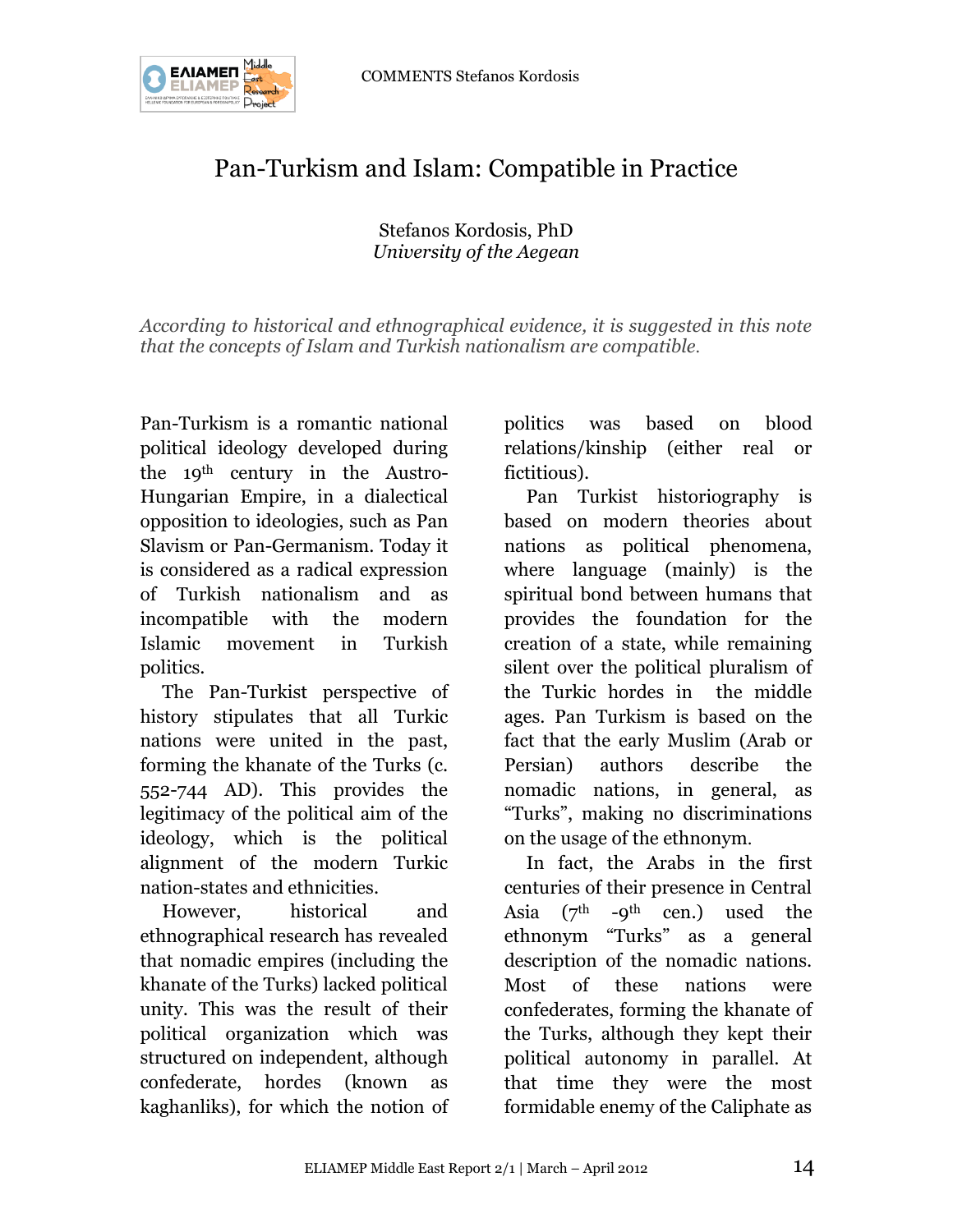

they raided its new territories and instigated revolts of the newly conquered sedentary peoples. It was natural for the Arab authors, who had not yet formed a clear picture of the steppe peoples and their politics, to name them after the most famous horde of the steppes at that time, the Turks, and, thus, to describe a solid enemy. This was reinforced by the fact that in order to assess the political situation of the steppes, they were relying on Persians as local agents who, had known the Turks for over two centuries, as one of the main enemies of Sassanid Persia. Consequently, the usage of the ethnonym Turks in early Islamic sources was so broad that even non-Turkic nomadic nations of the steppes were named after them.

It was during the Great Game era that this ethnonym, so broadly used by medieval Muslim sources, acquired its modern political and national value. As the British were trying to figure ways to halt or preempt Russian advance towards Central Asia and, especially towards Persia and India, where British interests were at stake, they came up with the idea of a buffer zone, made of those independent hordes of Central Asia that were described as Turks by the sources. Constantinople, the capital of the

Ottoman Empire then in search for a new ideology that would help overcome its internal and external problems, was the best place to begin the implementation of the project as it was close to these areas, sharing racial and linguistic affinities. Thus, from 1850 Turkism became another movement in the political stage of the crumbling Ottoman Empire, along with Islamism and Ottomanism. Eventually in 1908 it rose to prominence.

From that moment and especially after the establishment of modern Turkey, Turkism gave new dimensions to the ethnonym "Turks". It provided it with a political continuity that transcends time and space, as it mirrored the current feeling of national unity of the modern Turkish nation not only in the past and in the future but also in societies outside the borders of the Turkish state. Pan Turkism became, in this way, just another interpretation of Turkishness, i.e. of Turkish nationality.

In theory Pan Turkism is completely incompatible with the Islamic movement in Turkey – as radical nationalism –, but in practice it has deep roots inside the Islamic view of the world, leaving space for a person to pursue both an Islamic agenda and a Pan-Turkist one.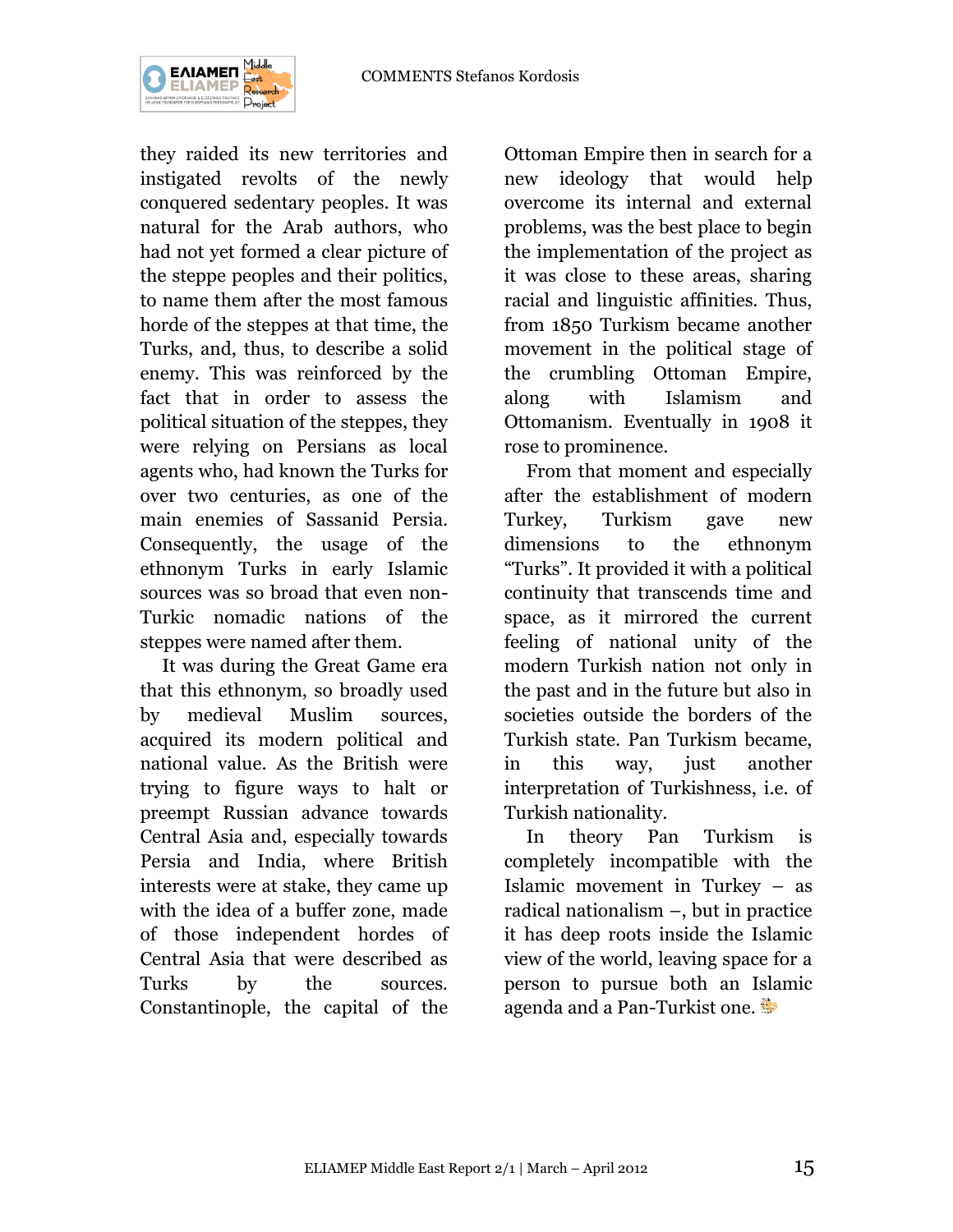

# **Focus on** *Arab-Greek Economic Ties*

In times of economic uncertainty for Greece, attracting investments from the Arab world is a priority. Also the Middle East is an area of thriving development and poses a challenge for economic activity for Greek companies. The Arab-Greek Chamber of Commerce plays a central role in this process.

Having these in mind, Mr. Christos Folias, the President of the Arab-Greek Chamber of Commerce, a successful businessman and former Minister of Development highlights various aspects of Arab-Greek economic collaboration and is optimistic about their future.

# *Q: What do you think of the current status of Arab-Greek economic ties?*

**A:** The reality Greece is experiencing at the moment is that of uncertainty, investment hesitation and lack of cash flow. This climate is disastrous for all types of business activity. The business community within the Greek borders and beyond is eager for positive developments, which will allow to jumpstart the Greek economy and facilitate entrepreneurship.

The attraction of foreign investment becomes a top priority and its necessity should be served by a consistent strategy that will set as a prerequisite a stable business and tax environment for companies with clear regulation and competitive advantages.

In this effort, the contribution of Arab investors could become a catalyst for the economic development of Greece. The Arab interest for investment in Greece is very real. In 2011 two of the biggest foreign capital investments in Greece came from Qatar: the merger of Alpha Bank with Eurobank with the

participation of Paramount Services Holding Ltd and a mining investment project in Halkidiki with the participation of Qatar Holding.

These are just two examples demonstrating how serious Arab funds are when it comes to investing in Greece. Moreover, during our recent business mission to the United Arab Emirates and Kuwait (3-8 December, 2011) the feedback we got after numerous Arab-Greek B2B meetings was very positive regarding potential business deals in the future.

*Q: Are Greek companies active in investing in the Arab world? What are their main areas of interest?*

**A:** According to the latest official data from the National Statistical Authority, Greek exports to the Arab world countries increased by 111,04% in the first 7 months of 2011, amounting to USD 1.56 billion (USD 0.74 billion over the same period in 2010). Greek imports increased by 7.54% over the first 7 months of 2011, reaching USD 3.17 billion (compared to USD 2.94 billion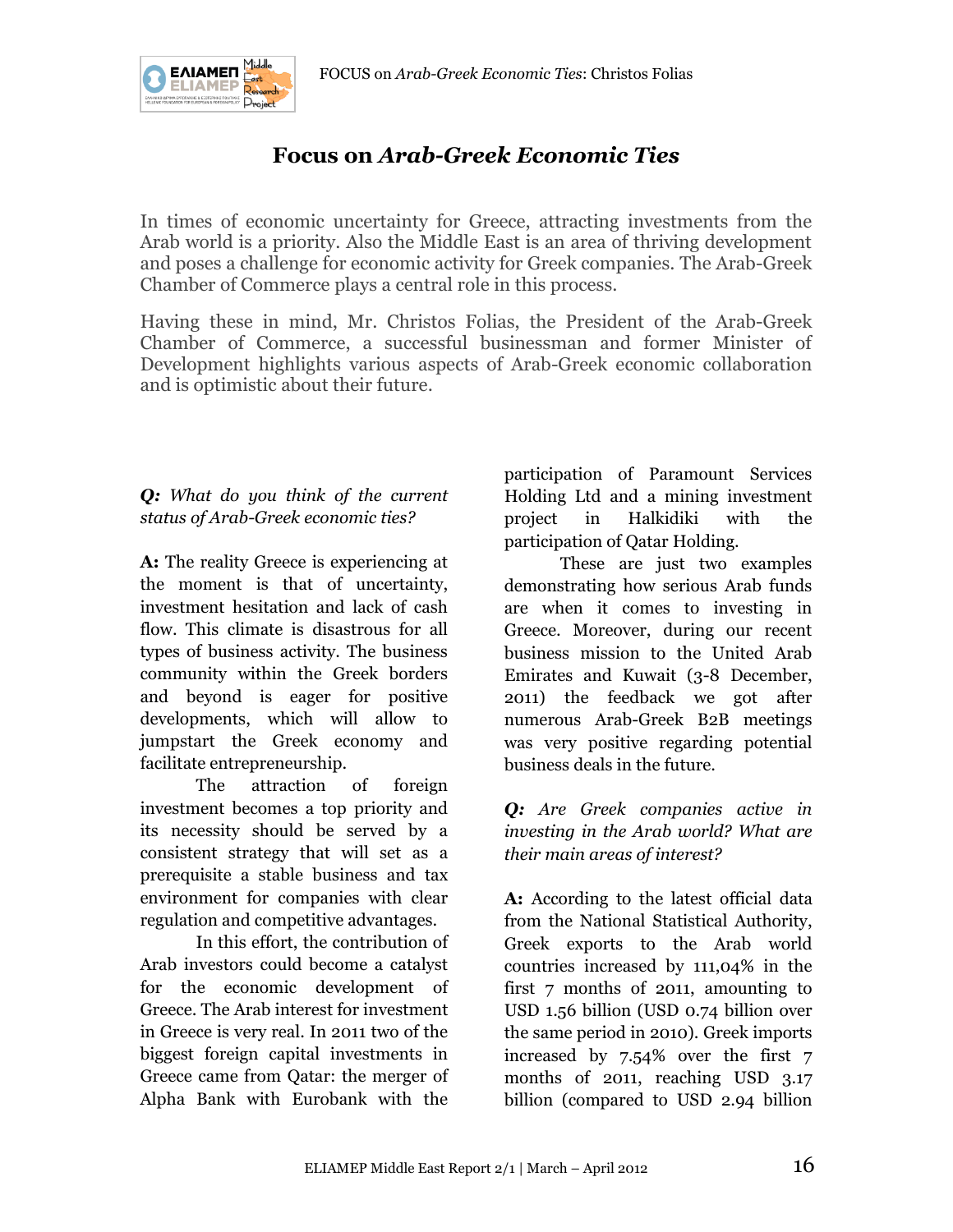



over the same period in 2010). The trade balance for the same period in 2011 fell to USD 1.60 billion (USD 2.20 billion in 2010) reducing the trade deficit for the country. Yet, there is still much that needs to happen in order to improve those figures with mutual benefits for both sides and we are working hard towards this.

Greeks invest consistently in the Arab world countries. Especially now, during a time of crisis, their activity has increased in sectors like trade, shipping, constructions and building materials, banking, information and communication technologies, transport, the food industry, irrigation systems and energy. In the last few years Greek businesses have been increasingly operating in Egypt, Libya, Algeria, the United Arab Emirates, Saudi Arabia, Syria, Tunisia, Jordan, Qatar, Kuwait and Lebanon.

*Q: Your role for Arab-Greek economic collaboration is crucial. What are the difficulties you face to promote this effort?*

**A:** The most important obstacle we are facing is the lack of entrepreneurial credibility of Greece in the eyes of the world because of its complex, outdated and highly volatile business environment, which causes a serious 'headache' to potential foreign investors. The goal should not be for Greece to become better than before, but better than the other competitive countries.

If Greece wants to regain its entrepreneurial credibility, it must guarantee to the Arab business community an effective investment

framework, canceling long existing malfunctions in the State mechanism and eradicate delays that have established a bad precedent. I believe that the "key" in this effort is the institutional upgrade of the Arab-Hellenic Chamber of Commerce and Development and the effective coordination of a fruitful collaboration with all State Agencies and Bodies throughout the entire range of Public Administration services.

The uniqueness of the Arab-Hellenic Chamber of Commerce and Development must be highlighted as the Chamber that links the Greek business community not only with one but with all twenty two (22) Arab countries. The Greek State should make the most out of the unique business bridging platform we offer between Greece and the Arab world.

*Q: What are the difficulties that Arab investors face in Greece? How can we overcome these difficulties?*

**A:** The Arab-Hellenic Chamber of Commerce and Development is monitoring business activity between Greece and the Arab world and receives feedback from all sides. The most usual complaints by Arab businessmen are the obstacles they face because of Greek 'red tape', the dysfunctions of the Greek State administration and the delays for almost every request they might make. Furthermore, the investment and tax environment within which they are called to operate in Greece is not facilitating their business operations.

The Arab-Hellenic Chamber is pushing through a series of reforms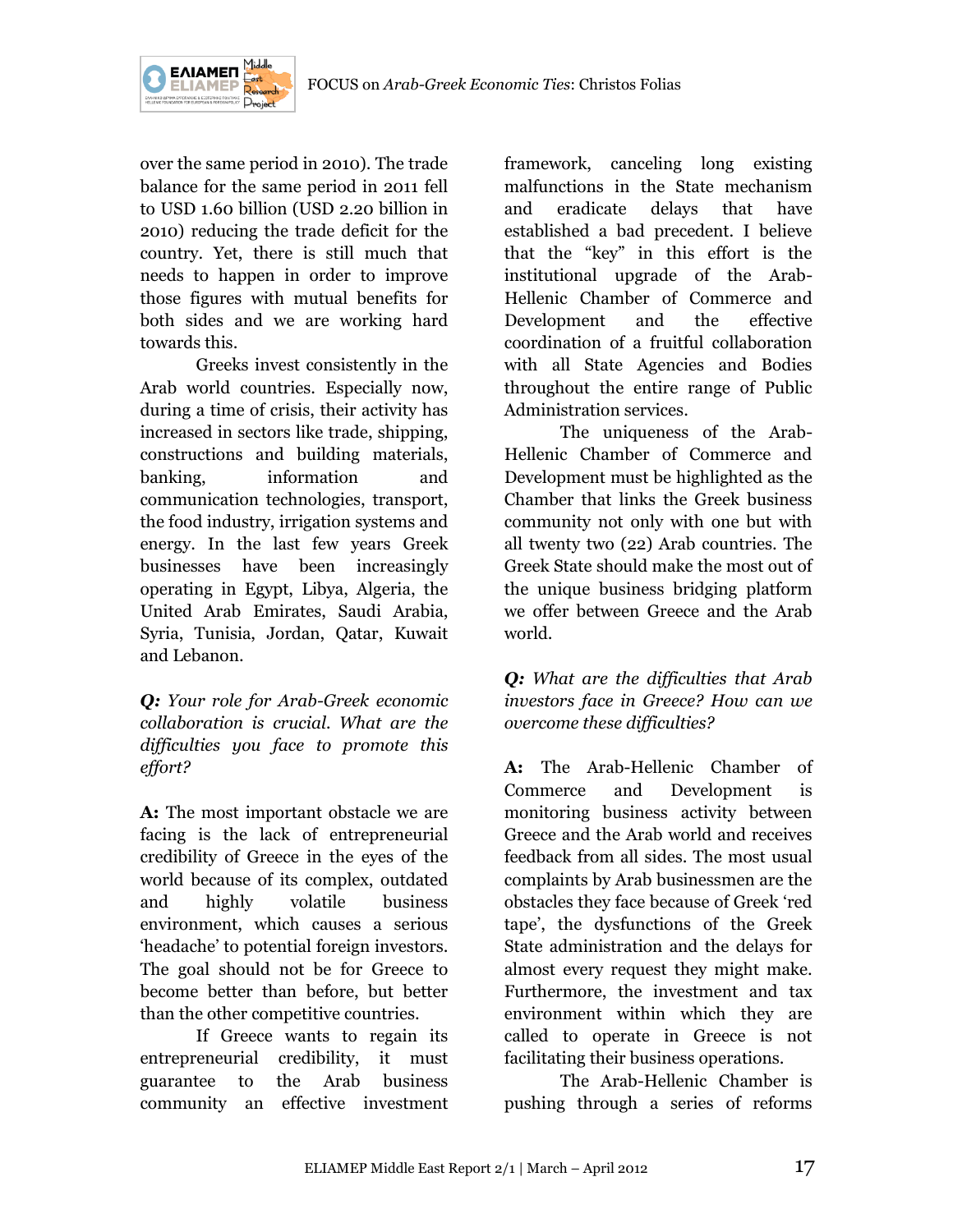

necessary to guarantee to the Arab investors' community an effective investment framework, canceling long existing malfunctions and delays that have established a bad precedent. We have sent to the Greek government a complete set of proposals that will facilitate the attraction of Arab funds, like the official recognition of the Arab-Hellenic Chamber of Commerce & Development as a certified "one stop shop" for serving Arab investors, facilitating the realization of every Arab investment, independently of size, in a productive and effective way.

In June 2012 we are organizing the "Arab-Hellenic Economic Forum" that will serve as a first class opportunity to develop bilateral relations with countries of the Arab World and as an incubator for tangible business deals between Arab and Greek businessmen. In the same spirit we are working towards the establishment of Greece as a modern "Business Gateway to the Arab World" that will provide logistical support, strategic preparation for investment in the Arab World and business contacts locally.

Furthermore, among our key proposals is the adoption of a series of tax exemptions that could boost commercial and investment relations between Greece and the Arab World countries. Therefore we proposed the reduction of corporate income tax for Arab owned companies for 2012 onwards from 20% to 15%, in order to attract Arab businessmen and investors to operate in Greece. At the same time we are pushing forward towards the signature of Treaties for the Avoidance

of Double Taxation between Greece and all Arab States.

*Q: What piece of advice would you give to the prospective Greek companies wishing to invest in the Arab world?*

A: In such an endeavor the key is to be sufficiently extrovert, to research the opportunities offered and select the appropriate Arab business partner. This is what leads to the most successful synergies and seals profitable and long lasting business deals. There are plenty of opportunities in an economic crisis and they should be explored. Businessmen need to be daring and take some calculated risks.

Difficult times demand audacity and determination. In this situation, it is the task and duty of everyone in the business community to point the way out of the crisis. We possess the knowledge, the capacity and hopefully the determination to act immediately in a focused and concise manner to boost trade, to revive our national economies and to bolster the long lasting relationships between our country and the Arab World.

### *Q: What is the impact of the Arab spring in the Arab-Greek economic ties?*

**A:** We are experiencing political change in many northern African countries and in the Middle East, where a new status quo is being formed and several new factors need to be taken into consideration for all future decisions. This is interpreted by certain people as a refraining factor for trade and business activity. However we should be focusing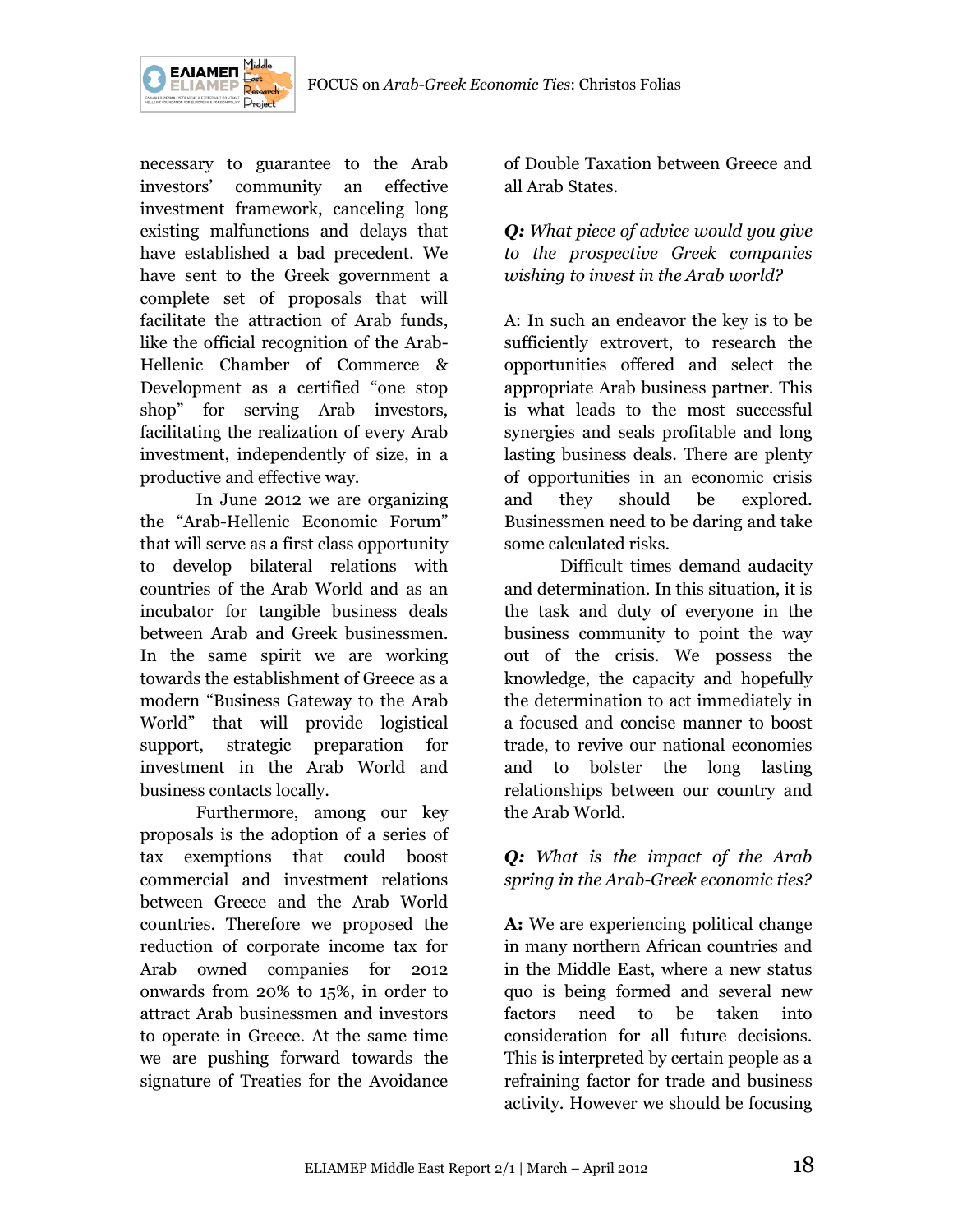



on the day after this process of change and the business prospects it offers. I believe that the so-called 'Arab Spring' offers a great opportunity for strengthening the Arab-Greek economic relations and that we should seize it, as there will be mutual benefits for Greece and the Arab countries concerned.

In the light of recent developments, achieving and maintaining stability in these countries should be among the top priorities in order to support a rapid return to a healthy and profitable entrepreneurship. In this effort, unity is essential and all parties involved need to act together with all their energy and resources, fostering a dynamic future that will allow Arab-Greek business relations to emerge from the crisis even stronger.

*Q: How do Arab investors view the Eurozone crisis in Greece? Do they view this crisis as an opportunity for boosting or diminishing economic activity in Greece?*

**A:** The impact of the crisis is not only psychological, it has very real economic consequences, as it affects bilateral and multilateral business and trade relationships between southern European countries, like Greece, and the Arab world. The new reality we are facing constitutes a challenge for all of us involved in the region's economy. That is, of course, if we desire to bring back stability and economic growth.

Where a crisis subsists for most people, there are also opportunities for the few daring ones. Arab investors seem to opt for the latter. However they are more cautious than in the past and

they are far more demanding before concluding a deal, mainly because of the lack of a stable economic environment and foreseeable financial prospects, besides the bad picture of all Greeks painted by some of our leaders.

## *Q: Are you optimistic about the future of the Arab-Greek economic relations?*

**A:** Yes, I am optimistic because the messages of business interest I receive from both the Arab and Greek sides are positive. However, Greece needs to step up its efforts to create a more businessfriendly environment facilitating the inflow of Arab capital for investment. We must move faster in reforming and creating an appealing business environment for foreign investors, or else the interest in Greece will cease to exist and other countries in our region will benefit from it. I understand that these reforms are among the top priorities of the Greek government and that serious efforts are made for their rapid implementation. However we need to move with a faster pace.

I can assure you that the Arab-Hellenic Chamber of Commerce & Development will continue to provide a solid bridge between the Greek and Arab business communities, thus assuring great scale business deals with mutual benefits.

*Q: In your opinion, what are the steps that your chamber needs to take further to bolster Arab-Greek economic ties?*

**A:** The Arab-Hellenic Chamber of Commerce & Development is loyal to its members and its mission to promote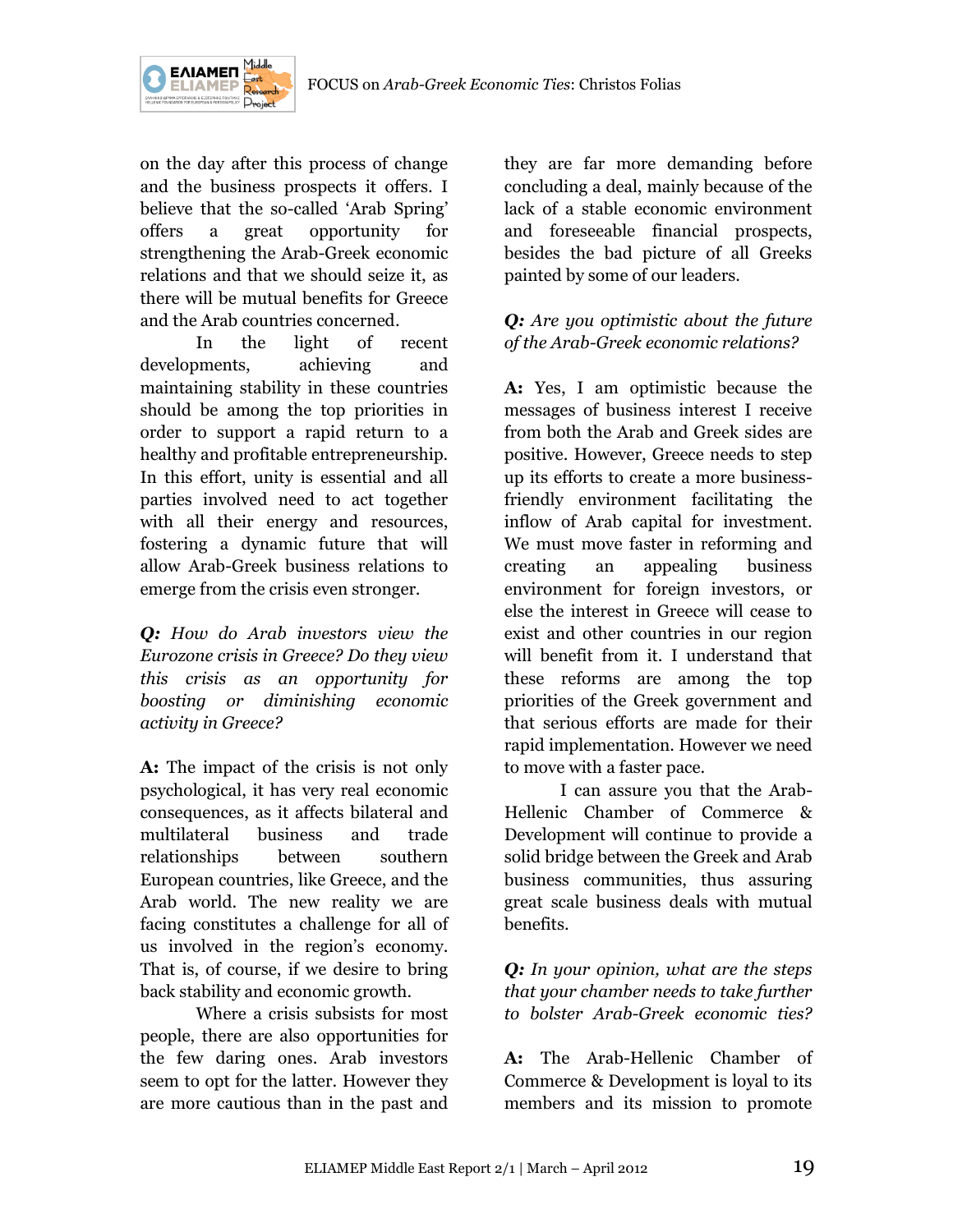

and facilitate closer ties between Arab and Greek businesses. We will continue to seek a more central and active role in attracting Arab investment in Greece, in full collaboration with the Greek State authorities. We possess the experience and the knowhow to help the Greek economy make the most out of the opportunities arising in the Arab world. At the same time, we will do whatever is necessary to increase the Arab capital inflow to Greece. In order to be more effective and immediate in our task, we need to be granted an upgraded role by the Greek State. This will be crucial for our success in helping the country significantly to exit the crisis.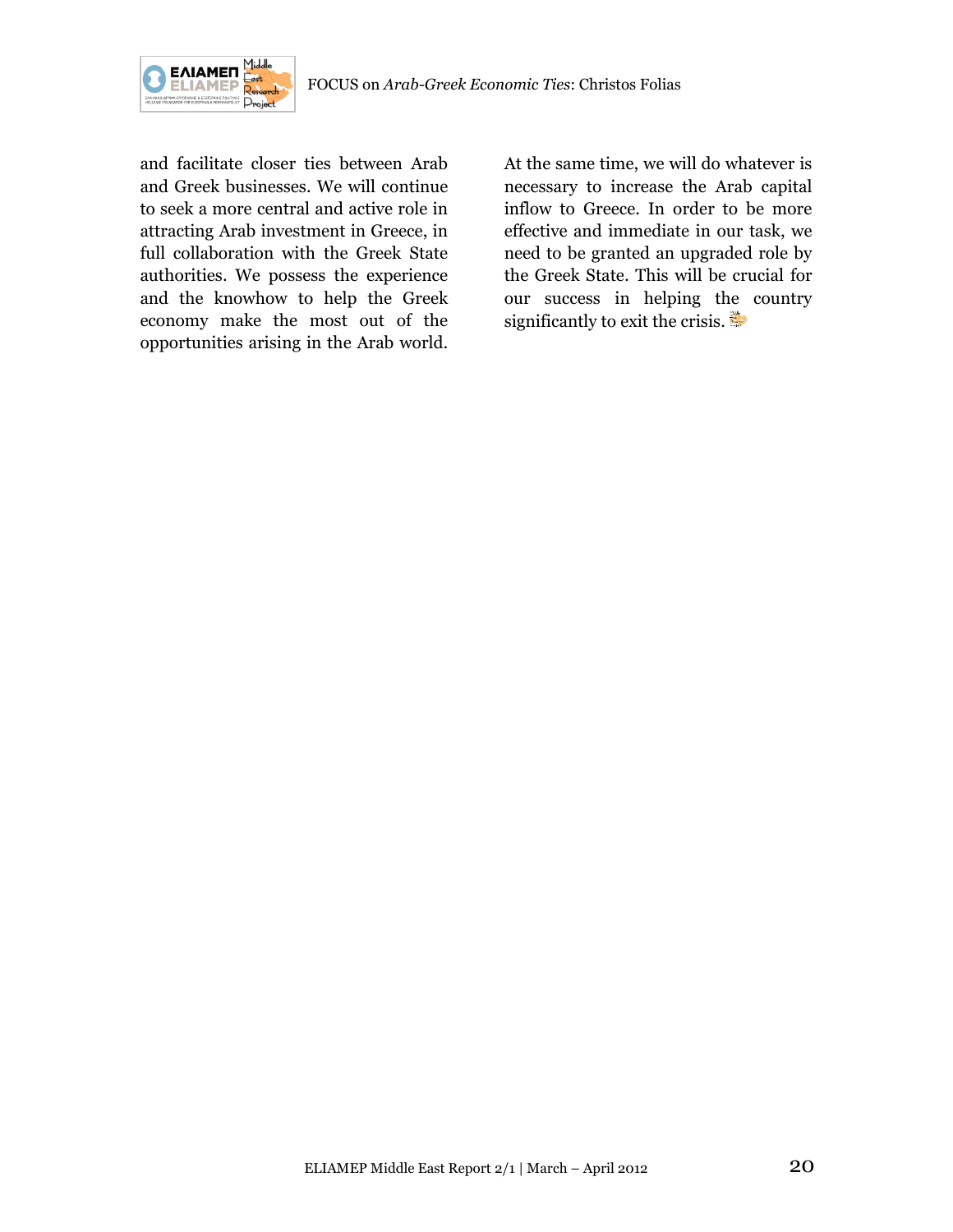

# **Monitoring the Middle East**

#### **Afghanistan**

#### **Qatar to engage Afghan political sides in dialogue** (4 April 2012)

According to Khalid b. Muhammad al-Attiyah, Bahrain's State Minister for Foreign Affairs, Qatar will open an office for the Taliban in Doha in order to promote communication between all Afghan factions and boost the peace process.

#### **Bahrain**

**Bahrain demonstrators demand the release of jailed activist Khwaja** (12 April, 2012) Bahraini demonstrators have taken to the streets in the northwestern town of Sitra, demanding the release of the human rights activist Abu 'l-Hadi al-Khawaja who holds Danish and Bahrain nationality, was sentenced to death in June 2011 for over inciting protests against Manama.

*Comment: The ongoing Bahrain Crisis is expected to deteriorate further with the Shiites displaying special resolve to achieve their political goals. Manama's decision to hold the F1 Grand Prix despite the political crisis is expected to provoke further Shiite demonstrations.*

#### **Bahrain hosts air drills with US and Arab allies** (9 April, 2012)

Manama said that the US and eight Arab countries took part in the largest air force exercises in more than two decades. Amid heightened regional tensions over Iran's nuclear programme Around 100 warplanes were taking part in the drills on Sunday.

#### **Cyprus**

#### **Nicosia rejects British initiative** (10 April 2012)

The republic of Cyprus turned the British initiative of a "quasi" quartet, among the two communities in Cyprus, Greece and Turkey during the EU presidency in the second half of 2012. According to Nicosia, the British initiative aims to favor Ankara which threatens to interrupt the Christofias-Eroglu negotiations.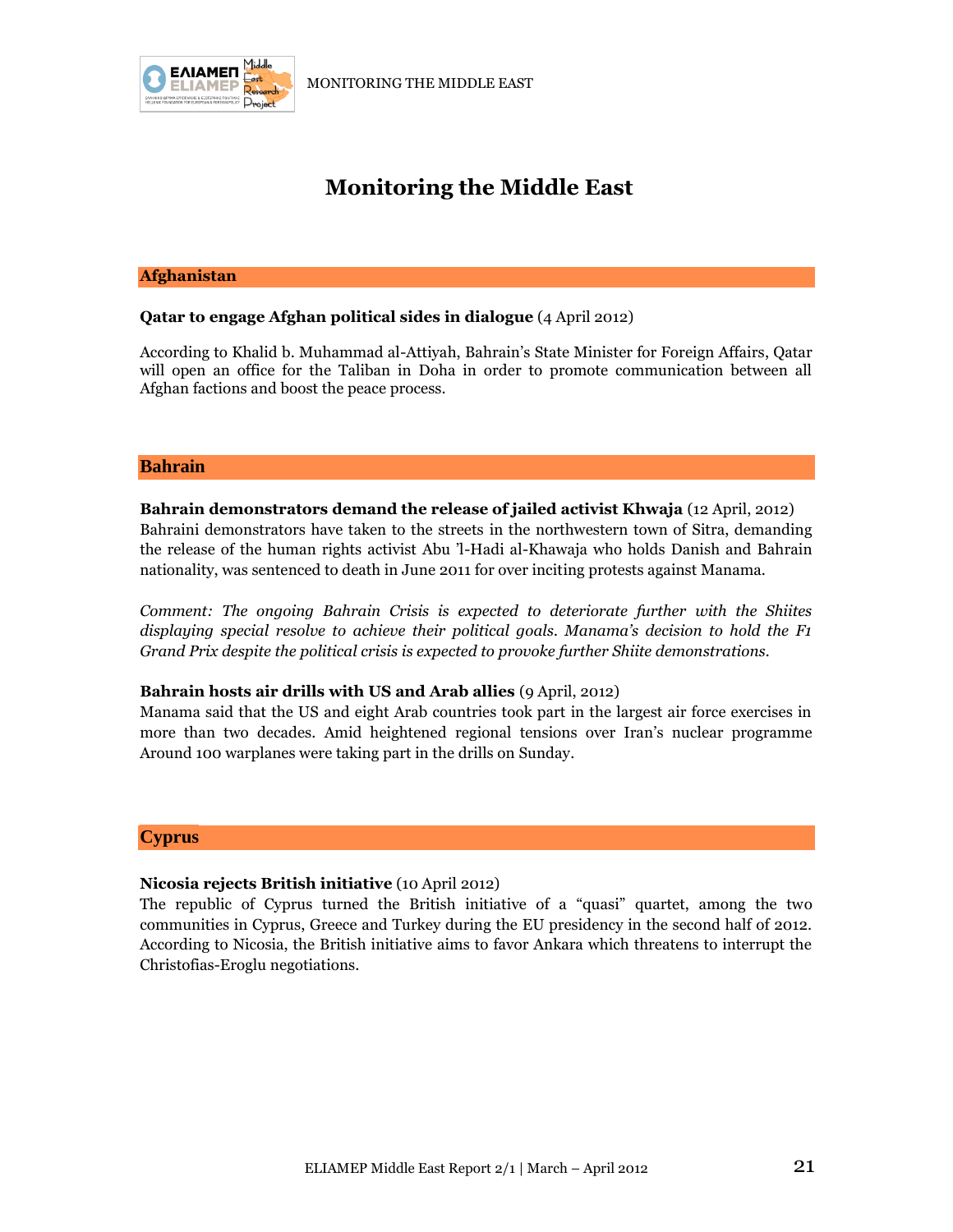

#### **Egypt**

#### **Islamic Brotherhood presidential candidate to promote Islamic law** (7 April, 2012)

Khairat al-Shater, the Brotherhood's presidential candidate has announced his intentions to implement the Sharia, once elected, stating that this is his, "first and final goal."

#### **Egypt-Israel gas pipeline targeted for 14th time** (9 April, 2012)

An Egyptian gas pipeline crossing the Sinai Peninsula in al-Arish to Israel and Jordan was attacked and damaged once again in a major explosion since January 2011. The assault occurred in the Mediterranean costal town of al-Arish.

*Comment: Deteriorating security in the Sinai Peninsula reflects Egypt's destabilized domestic political life.* 

#### **Greece**

#### **Greece, Israel and USA in joint naval exercise** (1 April, 2012)

Israel, the United States (Sixth Fleet) and Greece held a naval exercise in the Mediterranean Sea. The drill called "Noble Dina," involved simulations of anti-submarine and air warfare, and protection of offshore natural gas platforms.

*Comment: Turkey's replacement by Greece in this drill for a second consecutive year highlights the new strategic environment in the Eastern Mediterranean.*

#### **Iran stops selling oil to Greece** (10 April, 2012)

Iran's oil minister Rustam Qasemi announced that Tehran has halted crude exports to Greece.

*Comment: Greece and Iran enjoy the worst level of bilateral relations in modern times.*

#### **Iran**

#### **Positive New round of talks for the Iranian nuclear programme** (17 April, 2012)

Iran and the P5+1 countries resumed a fresh round of negotiations in Istanbul, agreeing to meet again in Baghdad in a few weeks.

#### **Iran bans imports from 100 EU companies** (11 April, 2012)

Within the context of Tehran's effort to counter European oil and bank sanctions since January 23, Deputy President of Iran Trade Promotion Organization Sasan Khudaei confirmed that Iran has banned imports from EU companies, adding that the banned goods involve "luxury items" which Iran produces also itself.

*Comment: A tit-for-tat Iranian attitude.*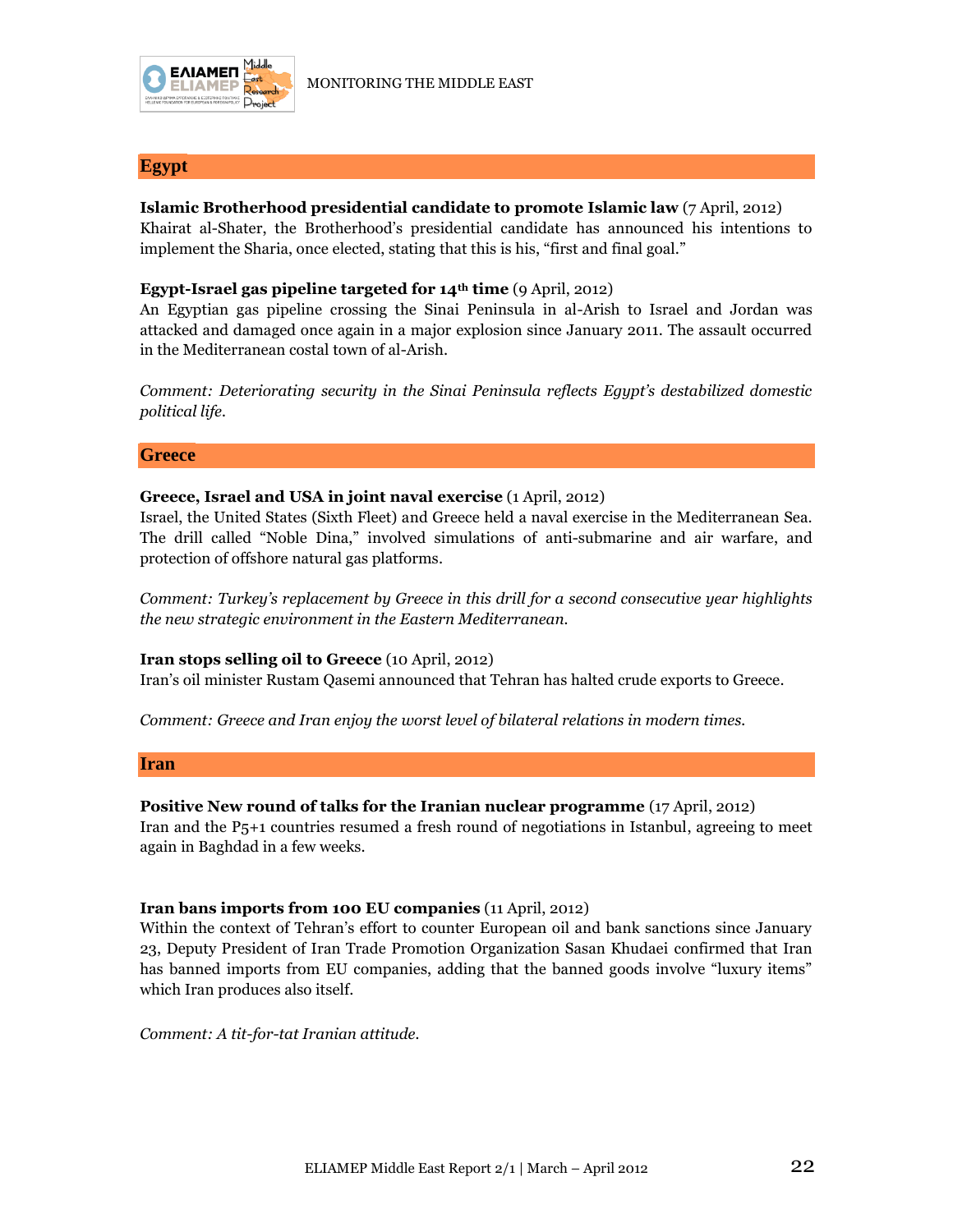

#### **Iraq**

#### **Iraq's fugitive Vice President in Saudi Arabia** (5 April, 2012)

According to a Saudi Foreign Ministry official, Tariq al-Hashemi has arrived in the kingdom after a four day visit to neighboring Qatar. Ιraq's judiciary has issued an arrest warrant for Hashemi over his involvement in the assassination of Iraqi officials, including the Iraq's Prime Minister Nouri al-Maliki. Baghdad called on Qatar to extradite him so that he can stand trial in Baghdad but Doha turned down the request.

#### **No oil until deal on payments in Iraqi Kurdistan** (3 April, 2012)

According to Kurdish Energy Minister Ashti Hawrani, the Kurdistan Regional Government (KRG) will not resume oil exports until an agreement has been reached with Baghdad on payments for oil companies working in the area. KRG stopped oil exports recently, accusing the central government of failing to pay producers in the north.

*Comment: The latest clash in a long-running feud over oil control in the north.*

#### **Kuwait**

#### **Kuwait's exports up 43% to KWD 20 bn** (12 April, 2012)

Total exports of goods and services (FOB) witnessed a 43% increase in the first nine months of 2011 to reach KWD 20.1 bn. which is already 4.5% above the 1010 full year figure. Hydrocarbon exports equaled KWD18.8bn, or 93.6 percent of total exports, which was a 44.8 percent growth. Yet total imports of goods and services increased 7.5 percent to reach KWD5.0 billion, compared to KWD4.7 billion during nine months of 2010. Consequently, the trade balance for nine months of 2011 grew 61.2 percent to a surplus of KWD15.1 billion. This growth is relatively high given that the trade balance grew at a CAGR of 25 percent from 2005 to 2008.

#### **Lebanon**

#### **Six dead, 20 injured in attack on Lebanese pilgrim in Syria** (7 April, 2012)

Armed men targeted two buses, carrying Shiite pilgrims to Iraq at the al-Jusiyah Syria Lebanon border crossing. The assault has left one passenger and five Syrian border guards dead. Twenty people were also wounded in the incident and were taken to hospitals in the Bekaa Valley.

*Comment: A clear sign that the Syrian crisis can spread beyond the Syrian borders.*

#### **Morocco**

#### **Two US marines killed in Morocco helicopter crash** (11 April, 2012)

According to the US Embassy in Rabat, two marines were killed and another two injured in a Bell-Boeign V22 Osprey crash in the souther province of Tan Tan, viewing the event as a 'helicopter incident.'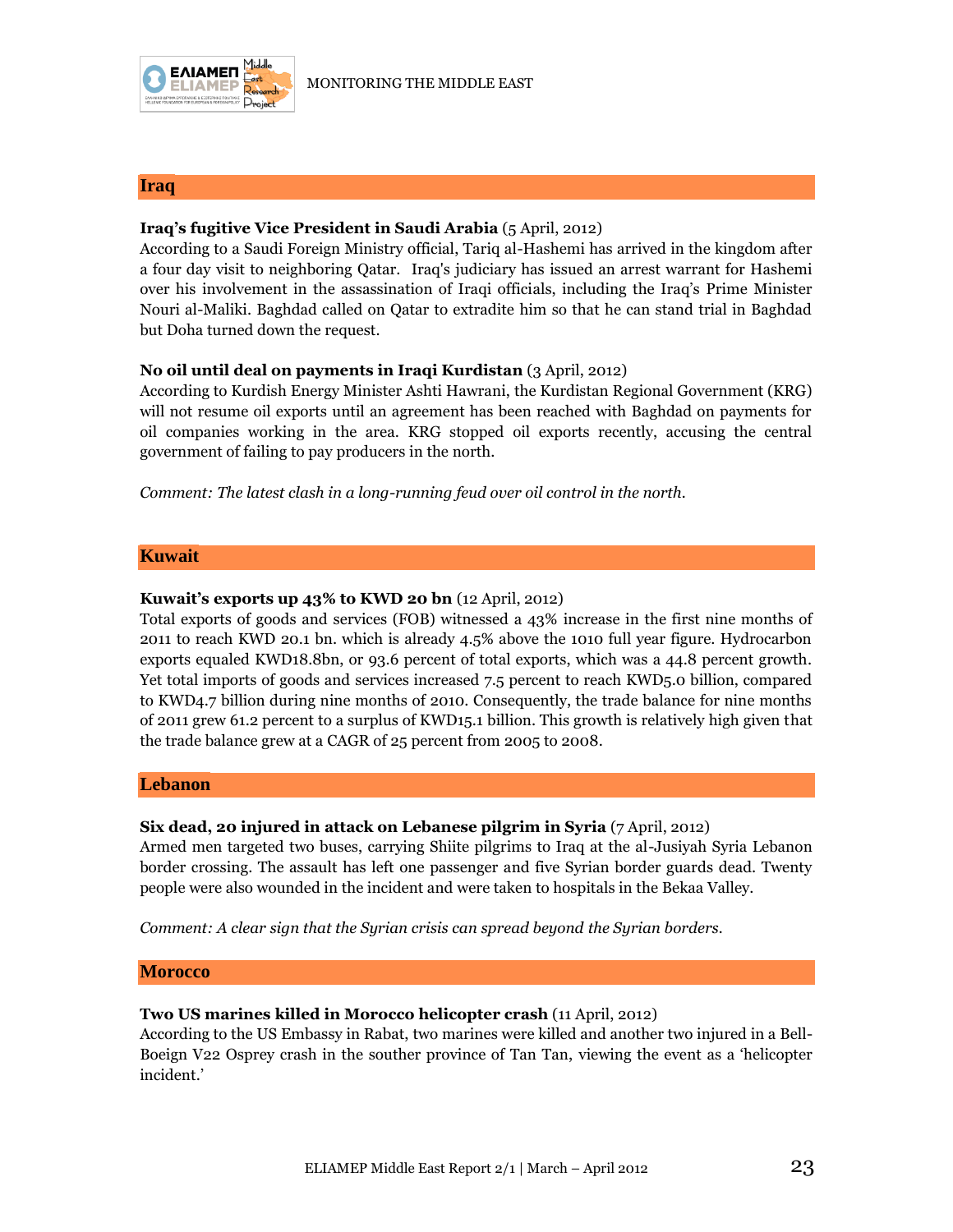

#### **Oman**

#### **Banking Sector in Oman posts higher revenue growth in 2011** (2 April 2012)

The Banking industry in Oman witnessed an 11% increase in revenues in 2011. Bank profits saw a more modest growth of 2%. According to a study by the Boston Consulting Group (BSG), the positive news for the Omani banking sector comes on the back of a significant decrease in banks' loan loss provisions (LLPs) — the latter declined by 35% in 2011, marking the second biggest drop among GCC markets. However, this development was partly offset by a concurrent 16 per cent increase in operating expenses.

#### **Palestine - Israel**

#### **Pro-Palestine "Flytilla" to visit Palestinian occupied territories** (3 April 2012)

More than 1200 pro-Palestine activists have organized trips Prominent Hamas leader Khaled Meshaal is in Egypt to hold talks with Egyptian and Arab League (AL) officials on Palestinian reconciliation efforts.

#### **Eilat hit by rocket** (5 April, 2012)

According to Israeli officials, a Grad rocket fired from Egypt's Sinai Peninsula has exploded in the Israeli town of Eilat, causing no injuries or damages.

*Comment: Insecurity in the Sinai Peninsula is going to flourish further.*

#### **Qatar**

#### **Qatar Abu Dhabi bonds extend rally and higher crude prices** (6 April 2012)

Qatar and Abu Dhabi's investment-grade bonds are extending their rally after providing the world's best returns among similarly-rated notes in the past three years, buoyed by higher oil prices. The yield on Abu Dhabi's notes due 2019 fell to a record low on Tuesday, having returned an annual 13% since they were issued in early April 2009, data compiled by Bloomberg show. Qatar's similar-dated debt earned 12% a year over that period, and the yield dropped to the lowest since September Tuesday. The increase since April 2009 is the most for nations ranked Aa2, the third-highest investment grade, or above by Moody's Investors Service. Comparable US and German debt handed equivalent annual yields of 7% or less.

#### **Saudi Arabia**

#### **Saudi Arabia, UK to boost defense ties** (6 April, 2012)

Defense Minister Prince Salman, who is on a multiday official visit to the UK, held talks with British counterpart Philip Hammond at the Defense Ministry headquarters in London and discussed prospects of expanding bilateral cooperation. The talks were attended by Saudi Ambassador to the UK Prince Muhammad b. Nawaf, State Minister Musaed Al-Aiban, Air Force Commander Gen. Muhammad Al-Ayesh and other senior officials.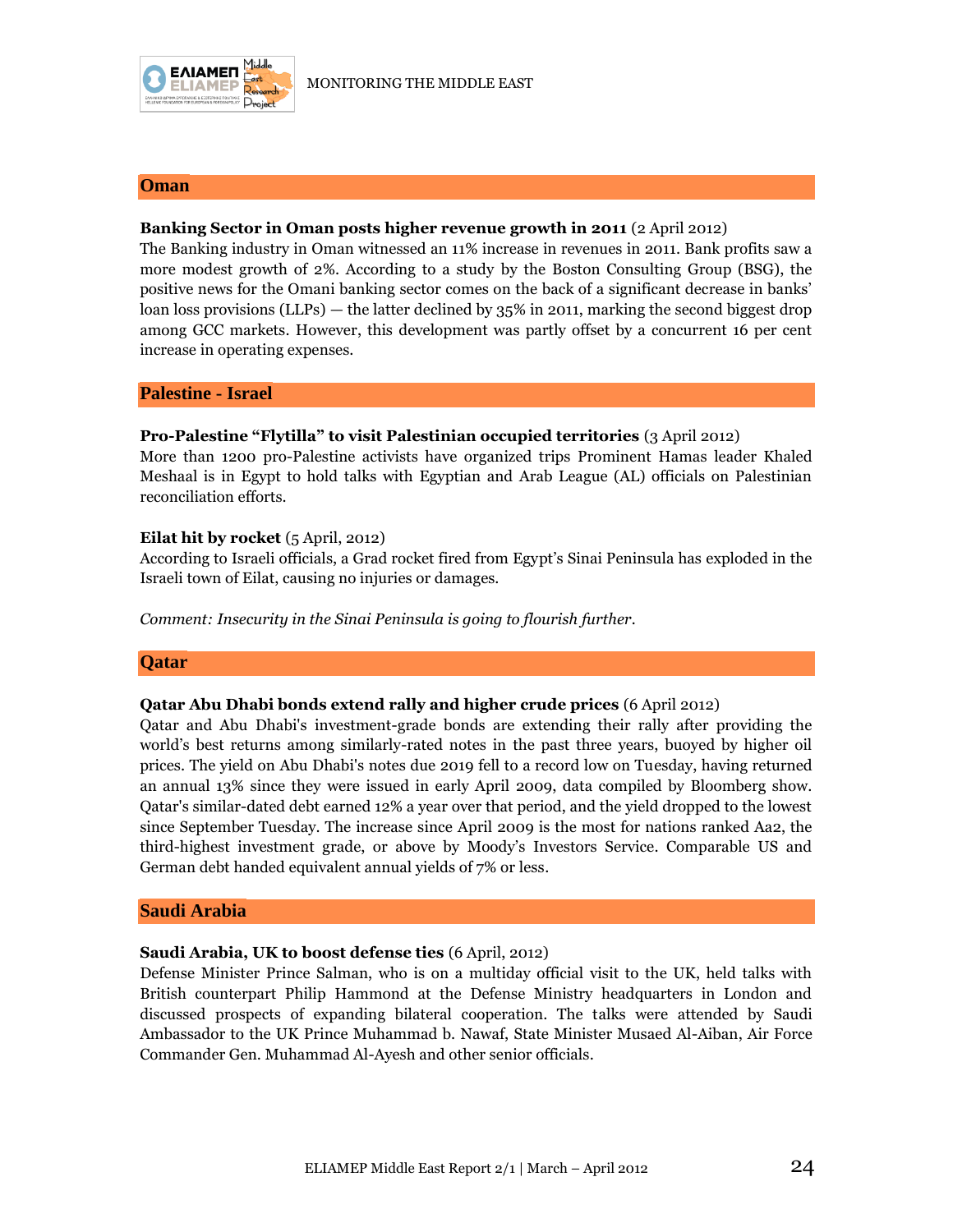

*Comment: Riyadh builds up step by step the anti-Iran regional shield in and out of the Gulf Cooperation Council.*

#### **King Abdullah: Punish exploiters of stock market** (10 April, 2012)

King Abdullah has ordered a crackdown on manipulation of the Kingdom's booming stock market, insisting action should be taken if necessary against improper trading even by members of the royal family. In a message to Abd al-Rahman al-Tuwaijri, Chairman of the Capital Market Authority (CMA), the King said trading rules should be applied to everyone including royals, Alsharq Arabic daily reported, Monday. The country's stock market has soared this year and trading turnover has increased several-fold because of strong economic growth on the back of high oil prices, hopes that authorities will open the market to direct foreign investment, and an influx of speculative money.

**Somalia**

#### **Al-Shabab plans to retake control of Somali towns** (27 March, 2012)

Addressing a large crowd in the city of Bardera in the southern Gedo region on Saturday, al-Shabab spokesman Sheikh Ali Mohammud Raghe said the recent capture of towns from his fighters should not discourage Somalis, promising victory in the long-run.

#### **Syria**

#### **Damascus agrees April 10 deadline for Annan peace plan** (3 April, 2012)

Syria's President Bashar al-Assad has agreed to start implementing a peace plan by April 10. Yet the UN-Arab League envoy Kofi Annan told the UN Security Council on Monday there has been no progress yet in halting the bloodshed. Annan appealed to the 15-member council to back the deadline to increase pressure on the Syrian government to halt its offensive against the opposition, diplomats at a closed-doors briefing by the special envoy.

*Comment: Is this a prelude to a further deterioration of Turkish-Syrian diplomatic ties?*

#### **Tunisia**

#### **Police clash with protesters in Tunis** (9 April, 2012)

On Monday, police fired tear gas and used electric batons to disperse thousands of protesters who tried to storm Habib Burguiba Avenue to commemorate the "Martyr's Day", where the government prohibited any kind of demonstrations.

#### **Turkey**

#### **Turkish casualties in anti-PKK operations** (14 April, 2012)

Two Turkish soldiers have been killed and three others wounded in clashes between security forces and the terrorists of the Kurdistan Workers' Party (PKK) in Turkey's southeastern province of Sirnak, near a military base bordering Iraq.

*Comment: The Kurdistan issue is getting worse and worse for Ankara.*